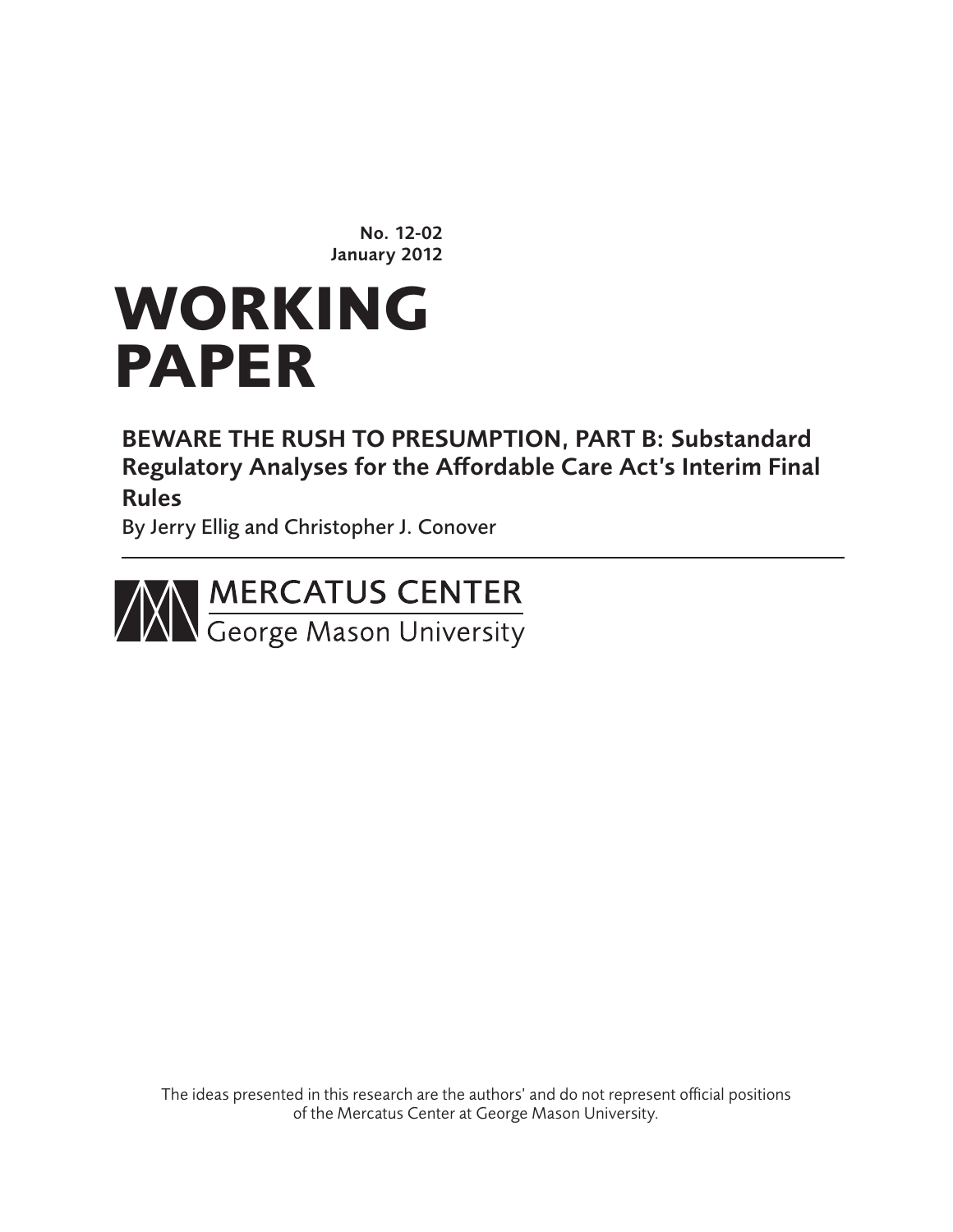Beware the Rush to Presumption, Part B:

Substandard Regulatory Analyses for the Affordable Care Act's Interim Final Rules

Jerry Ellig Senior Research Fellow Mercatus Center at George Mason University 3351 N. Fairfax Dr.,  $4^{th}$  Floor Arlington, VA 22201 jellig@gmu.edu

Christopher J. Conover Research Scholar Center for Health Policy and Inequalities Research Duke University Box 90392 Durham, NC 27705 conoverc@duke.edu

#### **Abstract**

Federal agencies issued eight major interim final regulations in 2010 to quickly implement major provisions of the Affordable Care Act (ACA). This paper employs the Mercatus Center's Regulatory Report Card scoring system to compare the quality and use of regulatory impact analyses (RIAs) for these regulations with the quality and use of RIAs for major proposed regulations in 2008 and 2009. The quality and use of analysis for the ACA interim final regulations falls well below the standards set by other agencies and even by the U.S. Department of Health and Human Services in conventional notice-and-comment rulemaking in previous years. The analysis in the eight ACA RIAs is comparable to the analysis that accompanied a series of interim final homeland security regulations issued by the Bush administration following 9/11. This suggests that institutional, rather than personal or partisan, factors explain why the quality of regulatory analysis declines when agencies implement significant presidential priorities on short deadlines.

*The authors would like to thank Mark Adams and Corey Carpenter for research assistance and Robin Bowen, Jason Fichtner, Richard Williams, and three anonymous external peer reviewers for helpful comments. We would especially like to acknowledge Mark Adams's tireless assistance in evaluating these regulations under the Mercatus Center's Regulatory Report Card scoring system.*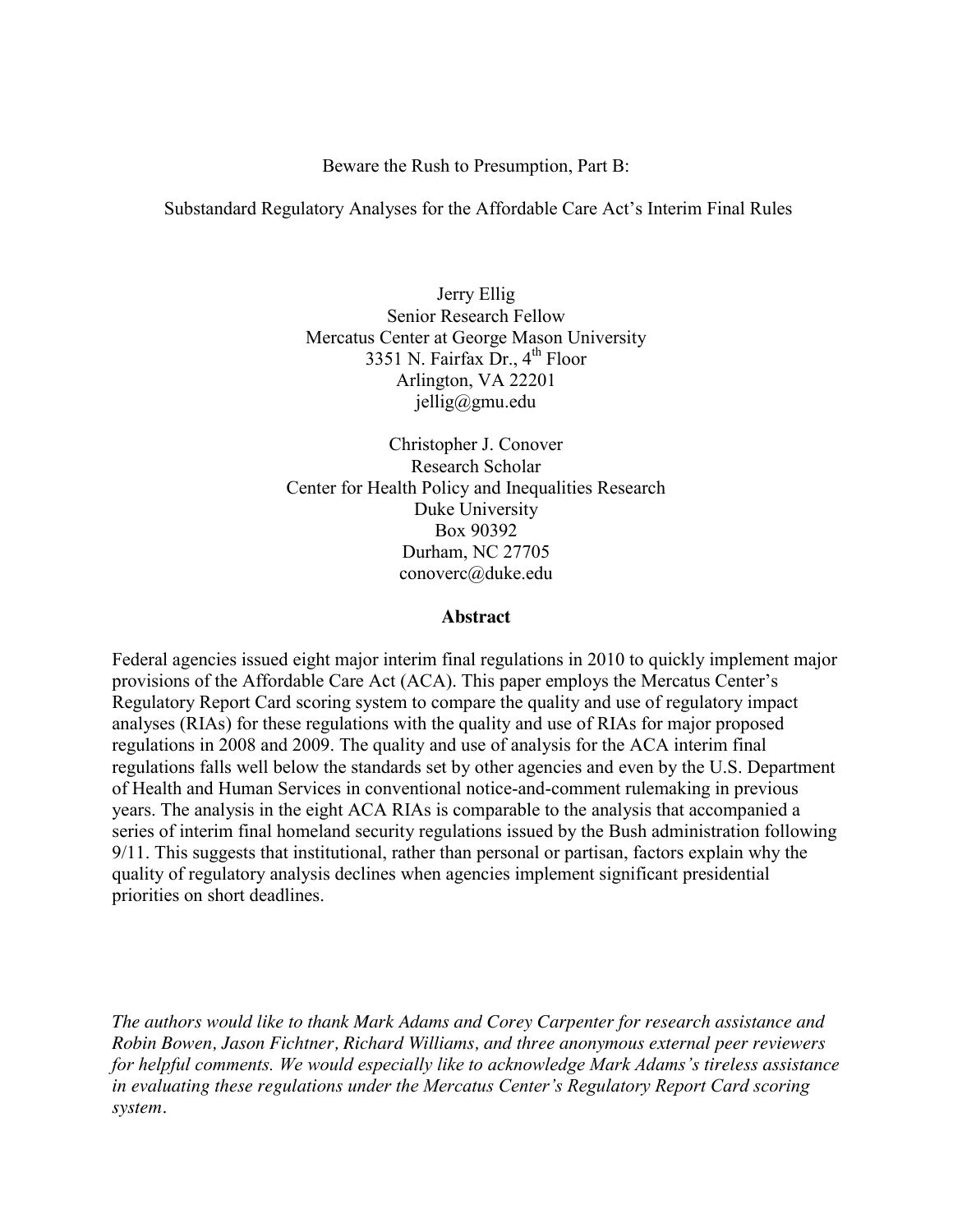#### **1. Introduction**

In 2010, the Obama administration rapidly issued eight major "interim final rules" to implement the Affordable Care Act (ACA).<sup>1</sup> These regulations cover a wide variety of topics, such as allowing parents to keep adult children on their health care policies until age 26, mandating coverage for preventive care services, and requiring insurance companies to spend a specified percentage of premium dollars on health care services. Two of the regulations provide federal subsidies for health insurance for early retirees and for individuals with costly preexisting conditions. These eight rules encompass nearly all the major components of the ACA scheduled to go into effect prior to 2014. Since issuing these rules, U.S. Department of Health and Human Services (HHS) officials have assured legislators that the benefits of the regulations justify their costs. 2

Yet prior scholarship suggests that rules implementing signature presidential priorities under tight deadlines may be accompanied by seriously incomplete regulatory analysis. Interim final rules, which are issued prior to a public comment period, involve less public input and discussion.<sup>3</sup> Tight deadlines driven by congressional or presidential priorities can prompt analytical shortcuts, leading to lower-quality decisions.<sup>4</sup> In the Bush administration, for example, a series of interim final homeland security regulations issued in the years following 9/11 had less complete analysis than other homeland security rules.<sup>5</sup> Likewise, the Bush administration's "midnight regulations" issued between Election Day 2008 and Inauguration Day had lowerquality analysis than regulations proposed earlier in 2008.<sup>6</sup>

More recently, in Part A of this series, we found that the regulatory impact analyses (RIAs) for the interim final health care regulations issued in 2010 were seriously incomplete, often omitting significant benefits, costs, or regulatory alternatives. Analysis of equity was cursory at best. In short, the regulatory analysis for these regulations was insufficient to guide decisions or inform the public. $<sup>7</sup>$ </sup>

<sup>&</sup>lt;sup>1</sup> The new health reform law consists of the Patient Protection and Affordable Care Act (PPACA), Pub. L. No. 111-148, 124 Stat. 119 (2010) (enacted March 23, 2010), and the Health Care and Education Reconciliation Act, Pub. L. 111-152, 124 Stat. 1029 (2010). Throughout this paper, the combination of these laws will be referred to simply as the Affordable Care Act (ACA).

<sup>&</sup>lt;sup>2</sup> House Energy and Commerce Committee, *The Views of the Department of Health and Human Servies on Regulatory Reform: An Update, video of testimony by Sherry Glied, 112th Cong., 1st sess., 2011.* 

<sup>&</sup>lt;sup>3</sup> Michael Asimow, "Interim Final Rules: Making Haste Slowly," *Administrative Law Review* 51 (Summer 1999): 703–55.

<sup>&</sup>lt;sup>4</sup> Jacob E. Gersen and Anne Joseph O'Connell, "Deadlines in Administrative Law," *University of Pennsylvania Law Review* 156 (2008): 839–922; Alden F. Abbott, "The Case against Federal Statutory and Judicial Deadlines: A Cost-Benefit Appraisal," *Administrative Law Review* 39 (1987): 171–204; and Alden F. Abbott, "Case Studies on the <sup>5</sup> Jamie Belcore and Jerry Ellig, "Homeland Security and Regulatory Analysis: Are We Safe Yet?" Rutgers Law Journal (2009):1-96.

<sup>&</sup>lt;sup>6</sup> Patrick McLaughlin and Jerry Ellig, "Does OIRA Review Improve the Quality of Regulatory Impact Analysis? Evidence from the Final Year of the Bush II Administration," *Administrative Law Review* (forthcoming 2011). <sup>7</sup> Christopher J. Conover and Jerry Ellig, "Beware the Rush to Presumption: Part A: Material Omissions in

Regulatory Analyses for the Affordable Care Act's Interim Final Rules," (working paper, Mercatus Center at George Mason University, Arlington, VA, 2012)[, http://mercatus.org/publication/material-omissions-in-regulatory](http://mercatus.org/publication/material-omissions-in-regulatory-analyses-for-the-affordable-care-acts-interim-final-rules)[analyses-for-the-affordable-care-acts-interim-final-rules.](http://mercatus.org/publication/material-omissions-in-regulatory-analyses-for-the-affordable-care-acts-interim-final-rules)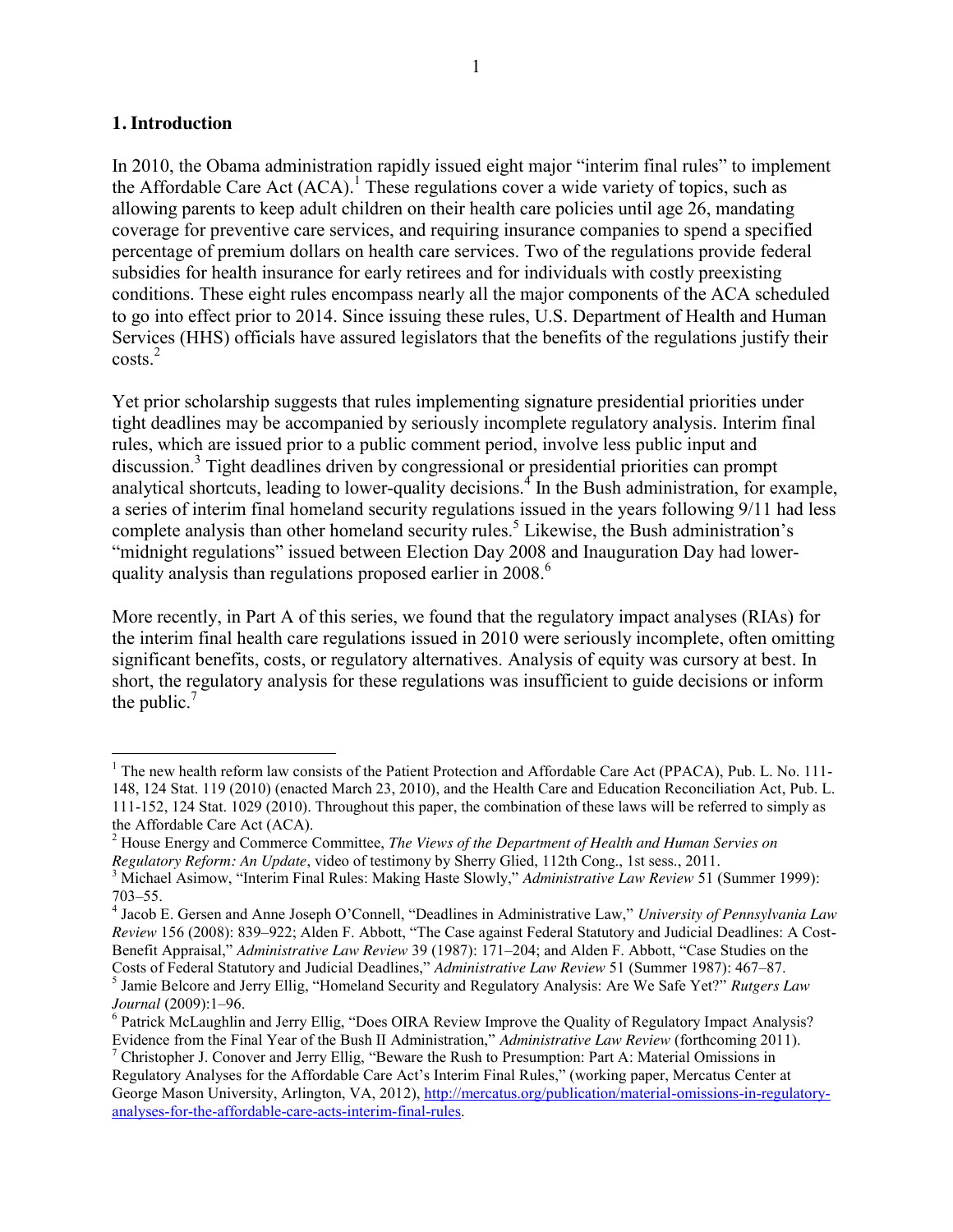A disinterested observer might ask whether our assessment in Part A is too harsh. Perhaps it is unreasonable to ask government health care analysts to be fully conversant with major categories of health reform benefits and costs identified in the scholarly health policy literature. Perhaps it is unreasonable to require (as Executive Order 12866 does) that agencies prepare evidence-based analyses of a wide variety of alternatives that might achieve regulatory objectives. Perhaps it is unreasonable to expect agencies to define and defend some specific concept of fairness when they claim their regulations promote fairness. In short, perhaps our Part A documents nothing more than a wide gap between the exacting standards of scholars with lots of time on their hands and the practical exigencies of actually governing.

This paper addresses that potential concern by comparing the quality of analysis for the eight interim final ACA regulations with the quality of analysis for other economically significant regulations proposed by federal agencies under the normal notice-and-comment process in 2008 and 2009. We evaluate each regulation according to the 12 criteria employed in the Mercatus Center's Regulatory Report Card, a project that assesses the quality and use of regulatory analysis by executive branch agencies. The 12 criteria are grouped into three categories: openness, analysis, and use. A regulation can earn up to 20 points on each group of criteria, for a maximum possible score of 60 points.

Scoring the interim final regulations according to the Report Card criteria allows us to compare their quality and use of analysis with the quality and use of analysis for several "control groups" of regulations: all economically significant regulations proposed in the two previous years, all economically significant regulations proposed by HHS in the two previous years, and a set of interim final regulations issued rapidly by the Department of Homeland Security (DHS) in the years following 9/11. If the quality or use of analysis in these health care regulations is superior to that in other regulations in prior years, that suggests the Obama administration's emphasis on evidence-based policymaking has elevated the quality of regulatory analysis and its use in decisions, even if the analysis of these regulations was not perfect. If the quality or use of analysis in these health care regulations is comparable to that in most other regulations in prior years, then there is nothing special about these regulations. The analytical deficiencies Part A identified are likely shared by other types of regulations as well.<sup>8</sup> Finally, if the quality or use of analysis for these health care regulations is inferior to that of other regulations (like the DHS interim final regulations), that suggests significant presidential priorities combined with tight deadlines tend to reduce the quality of analysis and decisions.

# **1.1 The Regulations**<sup>9</sup>

The ACA required agencies to put significant programs or requirements in place on very short deadlines, often within six months of the legislation's enactment. The phrase "the Secretary shall"—designating items that require rules from the implementing agencies—appears 1,563 times in the final legislation, dwarfing the number of regulations needed for any prior health care

<sup>&</sup>lt;sup>8</sup> Conover and Ellig, "Beware the Rush to Presumption: Part A: Material Omissions in Regulatory Analyses for the Affordable Care Act's Interim Final Rules."

 $9<sup>9</sup>$  For the convenience of the reader, we repeat this summary of the regulations in our Part A, Part B, and Part C papers in this series.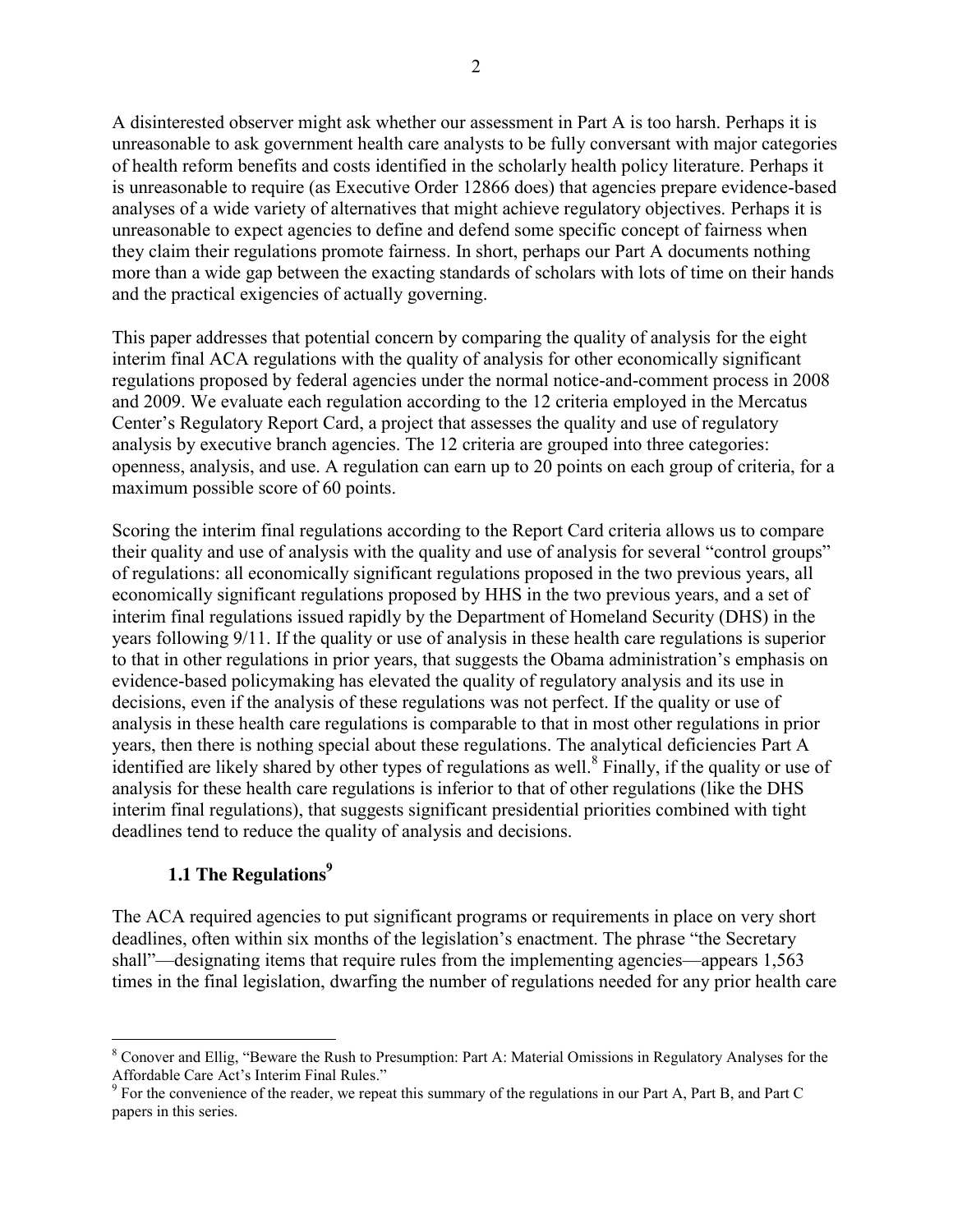reform.<sup>10</sup> This does not imply that more than 1,500 rules will be issued. More than 40 provisions in the ACA either required or permitted the issuance of implementing regulations.<sup>11</sup> By the end of 2010, at least 18 final rules (some interim) had been issued.<sup>12</sup> The Unified Regulatory Agenda issued in December 2010 lists 29 ACA-related actions in the proposed-rule stage along with an additional 24 long-term actions.<sup>13</sup> Half of these were final rules expected to be issued after taking into account comments related to previously issued interim final rules.<sup>14</sup> In addition to formal regulations, hundreds of guidance documents, frequently asked questions, forms, letters, and other sub-regulatory documents have been issued that further clarify and refine the rules issued.<sup>15</sup>

Our analysis focuses on the eight major regulations issued rapidly as interim final rules in 2010. These regulations implement the principal aspects of the ACA that alter health care plans before 2014. All of these regulations were "economically significant" under Executive Order 12866, which governs regulatory analysis by executive branch agencies; that is, they had costs, benefits, or other economic effects exceeding \$100 million annually.<sup>16</sup>

Table 1 lists and summarizes these major regulations. Six of the eight are "prescriptive" regulations: they affect the terms of contracts between health insurers, insured people, or medical-care providers. They do what most people imagine when they think of regulation. The regulations tell private parties what they must, may, and cannot do. Two of the regulations (shown in italics) outline the terms of spending programs authorized in the health care law. This is not unusual. Many federal agencies issue regulations to implement spending or revenuecollection programs. HHS, for example, annually issues numerous regulations that recalculate the rates Medicare and Medicaid pays doctors, hospitals, skilled nursing facilities, and other health care providers. These are known as transfer or budget regulations.

<sup>&</sup>lt;sup>10</sup> James A. Morone, "Big Ideas, Broken Institutions, and the Wrath at the Grass Roots," *Journal of Health Politics*, *Policy and Law* 36, no. 3 (2011): 381.

<sup>&</sup>lt;sup>11</sup> Curtis W. Copeland, *Initial Final Rules Implementing the Patient Protection and Affordable Care Act (P. L. 111-148)* (Washington, DC: Congressional Research Service, 2010), 2.

<sup>&</sup>lt;sup>12</sup> Ibid.<br><sup>13</sup> Curtis W. Copeland, *The Unified Agenda: Implications for Rulemaking Transparency and Participation* (Washington, DC: Congressional Research Service, 2009). Long-term actions refer to regulations under development that agencies do not expect to take action on in the next 12 months.

<sup>&</sup>lt;sup>14</sup> Curtis W. Copeland and Maeve P. Carey, *Upcoming Rules Pursuant to the Patient Protection and Affordable Care Act (P. L. 111-148)* (Washington, DC: Congressional Research Service, 2011).

<sup>&</sup>lt;sup>15</sup> For examples, see Center for Consumer Information and Insurance Oversight, *Regulations and Guidance*, U.S. Department of Health and Human Services (August 8, 2011), http://www.hhs.gov/news/press/2010pres/04/20100402b.html.

<sup>&</sup>lt;sup>16</sup> Executive Order 12866, *Federal Register* 58, no. 190 (October 4, 1993): 51, 735–44.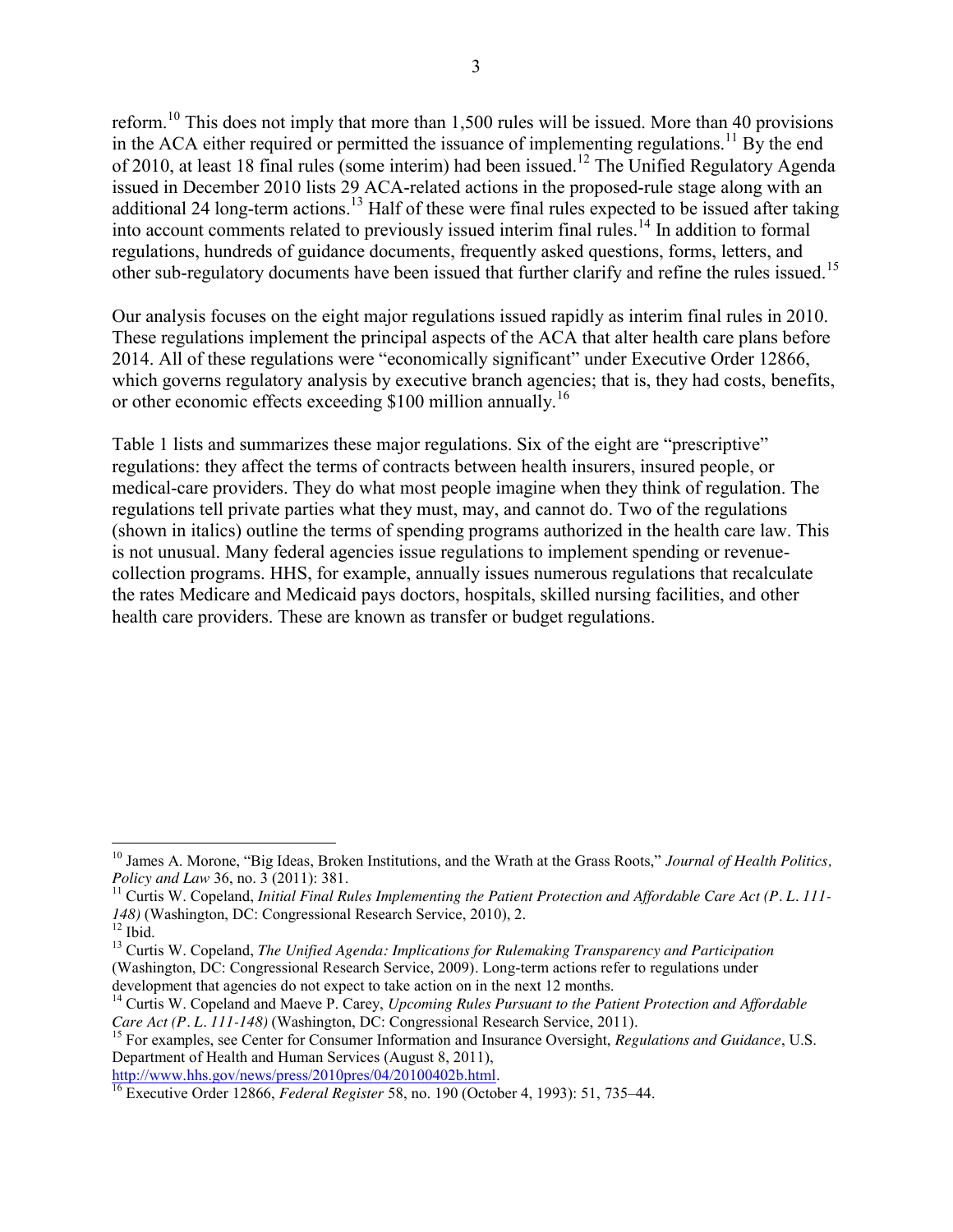**Table 1: Summaries of Economically Significant Interim Final Health Care Regulations Issued in 2010**

| <b>Regulation</b>                                            | <b>HHS</b><br>$RIN^*$ | <b>Agencies</b>            | <b>Principal Purpose</b>                                                                                                                                                                                                                                                        |
|--------------------------------------------------------------|-----------------------|----------------------------|---------------------------------------------------------------------------------------------------------------------------------------------------------------------------------------------------------------------------------------------------------------------------------|
| <b>Early Retiree</b><br>Reinsurance Program                  | 0991-<br>AB64         | <b>HHS</b>                 | Establishes a \$5 billion program to subsidize<br>health insurance for early retirees between<br>2010 and 2014.                                                                                                                                                                 |
| <b>Dependent Coverage</b><br>for Children up to Age<br>26    | 0991-<br>AB66         | HHS,<br>Labor,<br>Treasury | Requires group health plans and health<br>insurers to allow children up to age 26 to<br>continue on their parents' health insurance<br>plans.                                                                                                                                   |
| <b>Grandfathered Health</b><br>Plans                         | 0991-<br>AB68         | HHS,<br>Labor,<br>Treasury | Defines the extent of changes group health<br>plans and health insurers can make without<br>forfeiting their right to be considered<br>"grandfathered" health plans exempt from<br>some provisions of the Patient Protection and<br>Affordable Care Act.                        |
| Preexisting-condition<br>Exclusions, Limits,<br>and So Forth | 0991-<br>AB69         | HHS,<br>Labor,<br>Treasury | Establishes rules for group health plans and<br>health insurers that implement various patient<br>protections, such as limiting or eliminating<br>preexisting-condition exclusions, placing<br>dollar limits on benefits, and prohibiting<br>rescissions of insurance coverage. |
| Coverage of<br><b>Preventive Services</b>                    | 0938-<br>AQ07         | <b>HHS</b>                 | Requires group health plans and health<br>insurers to cover costs of preventive care.                                                                                                                                                                                           |
| Claims Appeals and<br><b>External Review</b><br>Processes    | 0991-<br>AB70         | HHS,<br>Labor,<br>Treasury | Requires group health plans and health<br>insurers to establish certain internal and<br>external review processes for patients' claims<br>and appeals.                                                                                                                          |
| Preexisting-condition<br><b>Insurance Plan</b>               | 0991-<br>AB71         | <b>HHS</b>                 | Establishes a high-risk health insurance pool<br>program to provide subsidized insurance to<br>people with preexisting conditions until 2014.                                                                                                                                   |
| <b>Medical Loss Ratio</b><br>Requirements                    | 0950-<br>AA06         | <b>HHS</b>                 | Requires health insurance issuers to expend a<br>designated percentage of their revenues on<br>medical care or quality-enhancing activities.                                                                                                                                    |

Note: Rules in italics are budget regulations.

\*U.S. Department of Health and Human Services Regulation Identifier Number.

Source: Authors' notes based on the Notice of Proposed Rulemaking for each regulation. Each notice can be looked up by RIN at [www.regulations.gov.](http://www.regulations.gov/)

An interim final rule is a regulation that takes effect without first being issued as a proposal for public comment. The Administrative Procedure Act normally requires agencies to publish proposed rules in the *Federal Register*, provide the public with an opportunity to comment on the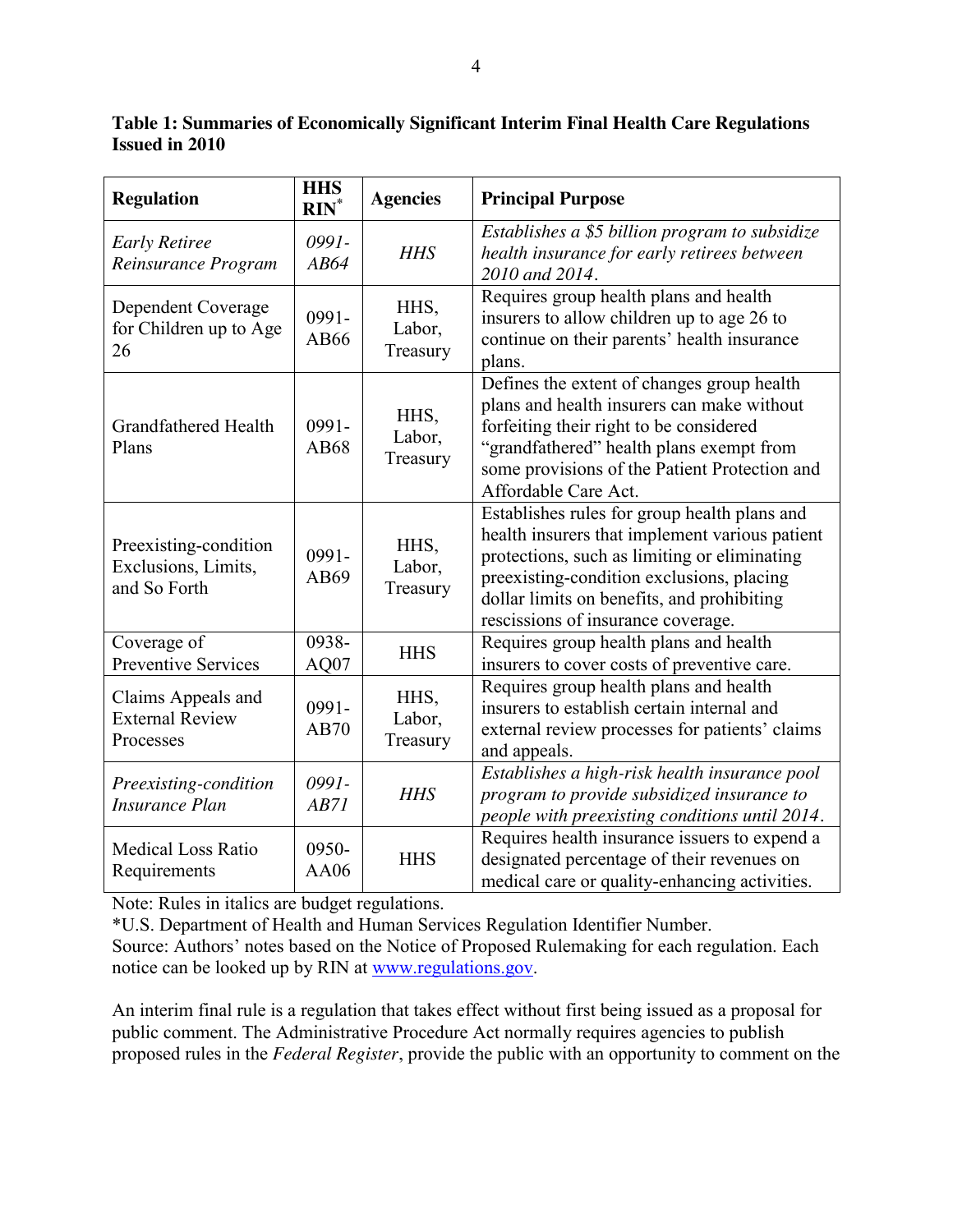proposal, and then issue a final rule that takes public comments into account.<sup>17</sup> For an interim final rule, the agency writes the rule and announces when it will take effect. The agency may go back and change the rule later in response to public comment. An agency can issue an interim final rule if it determines that regular notice-and-comment rulemaking is "impractical, unnecessary, or contrary to the public interest."<sup>18</sup> Previous research finds that agencies are 50 percent more likely to issue an interim final rule when faced with a legislative deadline than when there is no deadline.<sup>19</sup> For these eight economically significant health care regulations, the agencies cited the legislative deadlines to argue that it was impractical to issue proposed rules.

Each of the ACA interim final rules involved provisions of the law that took effect three, six, or nine months after their enactment on March 23, 2010. In most cases, the law established deadlines when various provisions took effect but did not explicitly require agencies to issue regulations. The agencies chose to issue regulations rather than carrying out the law via other means, such as guidance or policy documents. Curtis W. Copeland of the Congressional Research Service notes that "the agencies' use of rulemaking to accomplish the underlying statutory objectives does not appear to be either improper or unusual."<sup>20</sup>

# **1.2 Principal Findings**

**The analysis accompanying most of these regulations was seriously incomplete and rarely used.** The highest-scoring interim final health care regulation earned 25 out of a possible 60 points (42 percent) on the Mercatus Center's Regulatory Report Card scoring system. The lowest-scoring interim final regulation received 13 points (22 percent). These regulations usually earned about half of the possible points on the openness criteria, less than half of the possible points on the analysis criteria, and virtually no points on the use criteria.

**The quality and use of analysis for the 2010 interim final health care regulations was well below the standards set by other agencies in conventional notice-and-comment rulemaking.** For prescriptive regulations, the 2010 interim final health care regulations scored 35–40 percent below the economically significant regulations proposed by executive branch agencies in 2008 and 2009. For budget regulations, the 2010 interim final health care regulations scored about the same as regulations proposed in 2008 and 2009 on the openness and analysis criteria, but lower on use.

**The use of analysis for the 2010 interim final health care regulations was well below the standards set by HHS in conventional notice-and-comment rulemaking.** The health care regulations score lower than HHS regulations issued in 2008 and 2009, mostly due to much lower scores on the use criteria.

**The poor quality and use of analysis is comparable to that of interim final rules related to homeland security.** We compared the health care regulations' scores with scores earned by interim final homeland security regulations issued rapidly after 9/11. The prescriptive interim

<sup>&</sup>lt;sup>17</sup> Administrative Procedure Act (APA), Pub. L. No. 79-404, 60 Stat. 237 (June 11, 1946).<br><sup>18</sup> Ibid., sec. 553(b).<br><sup>19</sup> Gersen and O'Connell, "Deadlines in Administrative Law," 943.<br><sup>20</sup> Copeland, *Initial Final Rules Im*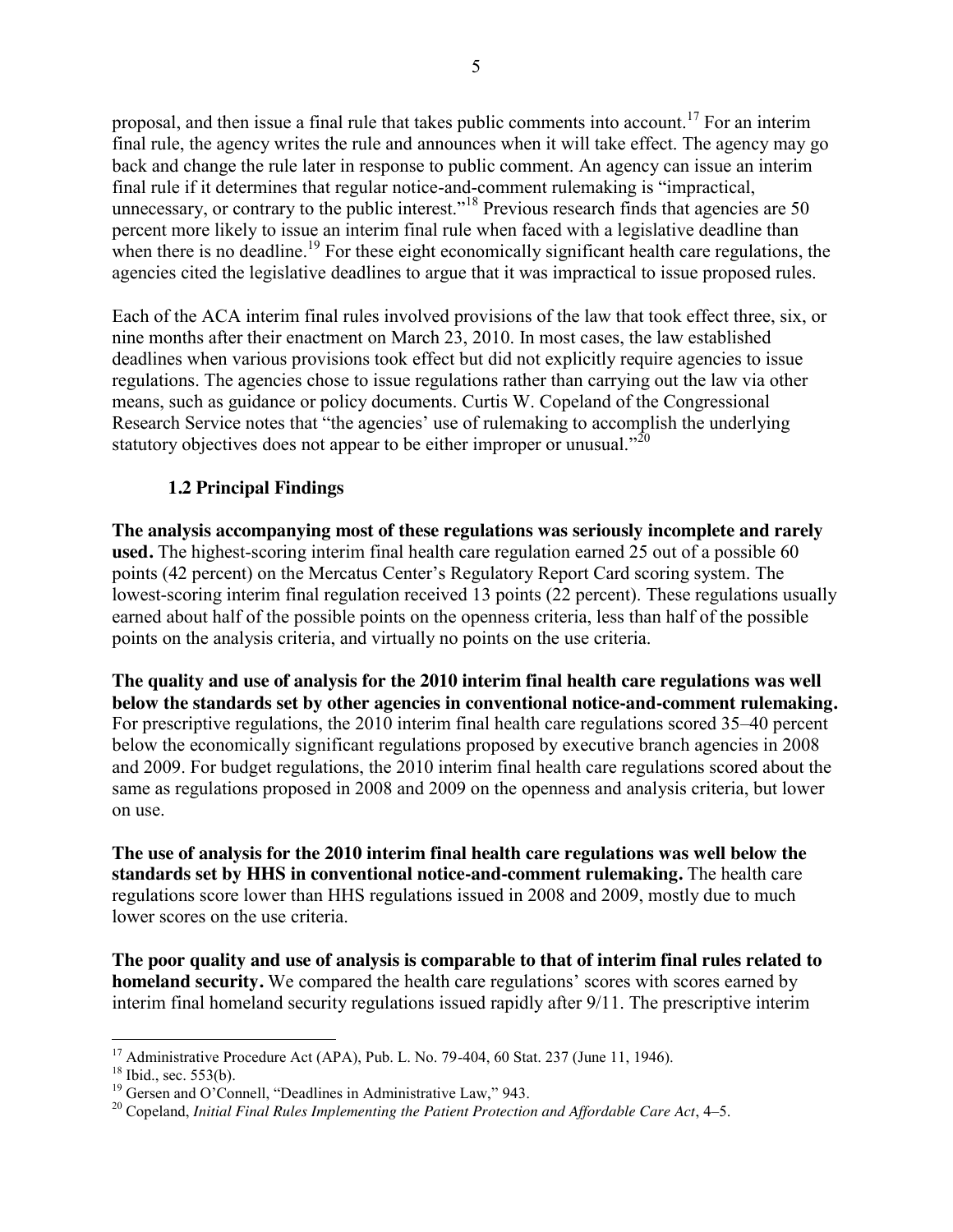final health care regulations score better than the DHS interim final regulations on the accessibility (a measure under openness) and outcomes (a measure under analysis) criteria but about the same on the other analysis criteria. (The homeland security regulations were evaluated only on the accessibility criterion and the four analysis criteria.) One health care budget regulation scored somewhat better than the single homeland security budget regulation on the analysis criteria, and one scored slightly worse.

# **2. Report Card Evaluation Method**

The Mercatus Center's Regulatory Report Card has assessed the quality and use of regulatory analysis for proposed, economically significant regulations issued by executive branch agencies since 2008. The Report Card methodology is a middle ground between checklist systems for scoring regulatory analysis and in-depth qualitative case studies.<sup>21</sup> The Report Card consists of 12 criteria grouped into three categories: openness, analysis, and use. Table 2 lists the 12 criteria. Appendix 1 provides additional detail on the kinds of questions considered under each criterion.

The Mercatus Center's Regulatory Report Card scoring system evaluates whether the RIA and preamble to the proposed rule make a reasonable effort at covering the major elements of regulatory analysis and present sufficient information for the reader to verify the underlying data, models, and results. The method does not, however, require the evaluators to replicate the analysis, verify the underlying data and models, or perform their own analysis. The developers of the Report Card acknowledge that an analysis that scores well may still have flaws and inaccuracies that are apparent only to a specialist well versed in the scholarly literature relevant to that particular regulation.<sup>22</sup>

For example, an RIA might accurately identify that a proposed rule will adversely affect minimum-wage workers in small firms, and therefore merit a high score on the criterion of whether it has identified all parties who would bear costs and the incidence of these costs. But if

 <sup>21</sup> For checklist systems, see Government Accountability Office (GAO), *Air Pollution: Information Contained in EPA's Regulatory Impact Analyses Can Be Made Clearer* (Washington, DC: GAO, 1997); GAO, *Regulatory Reform: Agencies Could Improve Development, Documentation, and Clarity of Regulatory Economic Analyses* (Washington, DC: GAO, 1998); Robert W. Hahn et al., "Assessing Regulatory Impact Analyses: The Failure of Agencies to Comply with Executive Order 12,866," *Harvard Journal of Law and Public Policy* 23, no. 3 (2000): 859–71; Robert W. Hahn and Patrick Dudley, "How Well Does the Government Do Cost-Benefit Analysis?" *Review of Environmental Economics and Policy* 1, no. 2 (2007): 192–211; Robert W. Hahn and Robert Litan, "Counting Regulatory Benefits and Costs: Lessons for the U.S. and Europe," *Journal of International Economic Law* 8, no. 2 (2005): 473–508; Art Fraas and Randall Lutter, "The Challenge of Improving the Economic Analysis of Pending Regulation: The Experience of OMB Circular A-4" (discussion paper, Resources for the Future, 2010); and Stuart Shapiro and John Morrall, "The Triumph of Regulatory Politics: BCA and Political Salience" (working paper, n.p., 2011). For in-depth qualitative studies, see Thomas McGarity, *Reinventing Rationality* (Cambridge, UK: Cambridge University Press, 1991); Art Fraas, "The Role of Economic Analysis in Shaping Regulatory Policy," *Law and Contemporary Problems* 54, no. 4 (1991): 113–25; Richard Morgenstern, *Economic Analysis at EPA* (Washington, DC: Resources for the Future Press, 1997); Eric A. Posner, "Transfer Regulations and Cost-Effectiveness Analysis," *Duke Law Journal* 53, 2003:1,067–110; and Winston Harrington, Lisa Heinzerling, and Richard Morgenstern, *Reforming Regulatory Impact Analysis* (Washington, DC: Resources for the Future Press, 2009). For a more extensive explanation and justification of this evaluation method, see Jerry Ellig and Patrick McLaughlin, "The Quality and Use of Regulatory Analysis in 2008," *Risk Analysis* 32 (forthcoming 2012). A working paper version is available at http://mercatus.org/publication/quality-and-use-regulatory-analysis-2008.

<sup>&</sup>lt;sup>22</sup> Ellig and McLaughlin, "The Quality and Use of Regulatory Analysis in 2008," 12.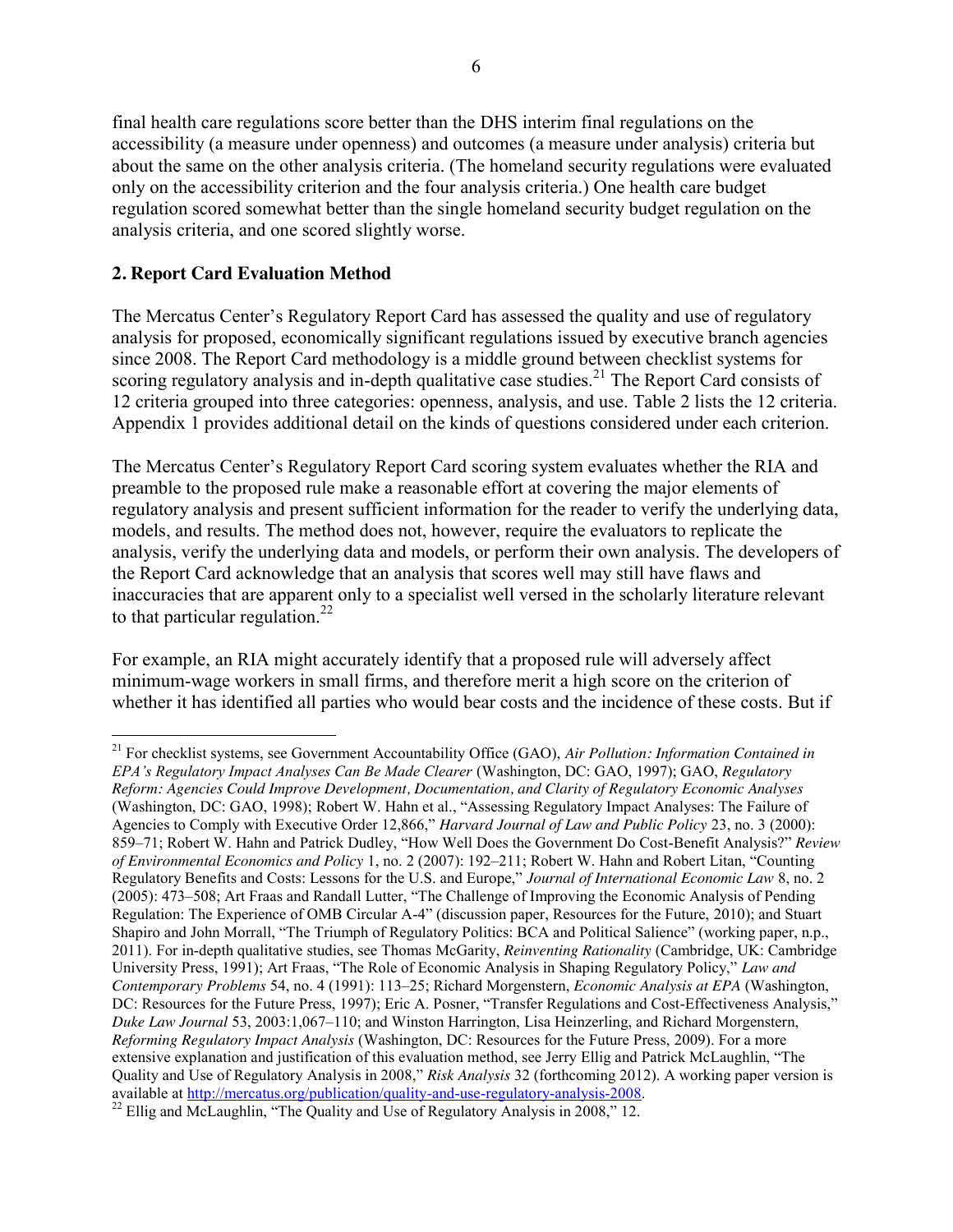the RIA's measure of the size of this impacted group is flawed, the RIA may nevertheless systematically understate or overstate the magnitude of such costs. The RIA might rely on an unrepresentative survey to determine the number of firms in a particular size class. It may use a flawed method for estimating the number of minimum-wage workers who work for firms in that size category. It may not have considered changes in incentives to employ such workers created by the new rule.

In short, the Report Card methodology does not evaluate RIAs in as much detail as our Part A paper did. Thus, it may fail to identify some of the kinds of deficiencies identified in that paper. The strength of the method is that it provides an established metric for comparing the quality of the ACA RIAs with the quality of a variety of other RIAs.

# **Table 2: Regulatory Analysis Assessment Criteria**

# **Openness**

- 1. **Accessibility:** How easily were the regulatory impact analysis, the proposed rule, and any supplementary materials found online?
- 2. **Data Documentation:** How verifiable are the data used in the analysis?
- 3. **Model Documentation:** How verifiable are the models and assumptions used in the analysis?
- 4. **Clarity:** Was the analysis comprehensible to an informed layperson?

# **Analysis**

- 5. **Outcomes:** How well does the analysis identify the desired benefits or other outcomes and demonstrate that the regulation will achieve them?
- 6. **Systemic Problem:** How well does the analysis identify and demonstrate the existence of a market failure or other systemic problem the regulation is supposed to solve?
- 7. **Alternatives:** How well does the analysis assess the effectiveness of alternative approaches?
- 8. **Benefit-Cost Analysis:** How well does the analysis assess costs and compare them with benefits?

# **Use**

- 9. **Some Use of Analysis:** Does the preamble to the proposed rule or the regulatory impact analysis present evidence that the agency used the analysis?
- 10. **Cognizance of Net Benefits:** Did the agency maximize net benefits or explain why it chose another option?
- 11. **Measures and Goals:** Does the proposed rule establish measures and goals that can be used to track the regulation's results in the future?
- 12. **Retrospective Data:** Did the agency indicate what data it will use to assess the regulation's performance in the future and establish provisions for doing so?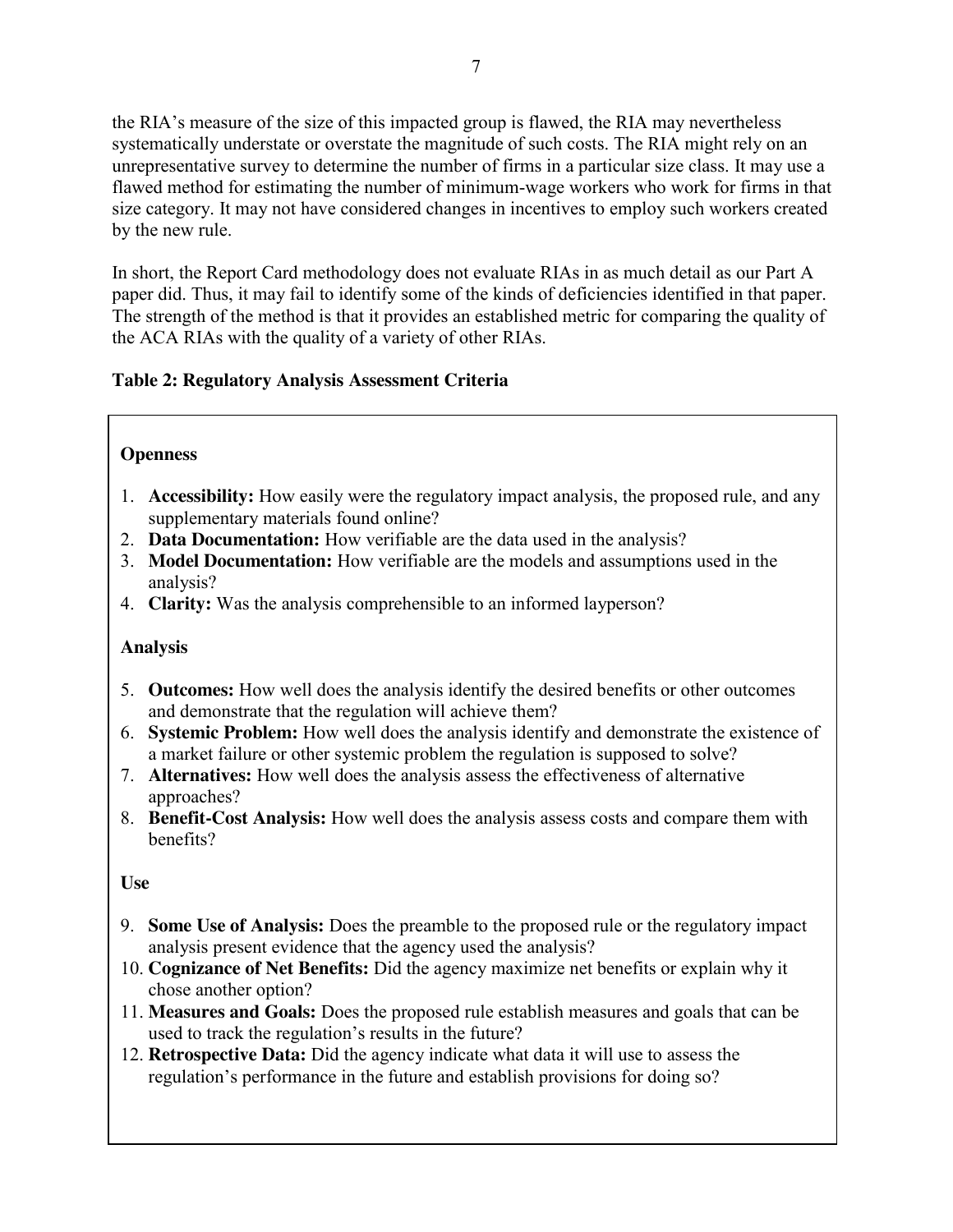Ten of the twelve evaluation criteria listed in Table 2 closely parallel the RIA checklist released by the Office of Management and Budget (OMB) on November 3, 2010.<sup>23</sup> This is not surprising since both the administration's checklist and the Mercatus Center's evaluation criteria are based on Executive Order 12866 and OMB Circular A-4.<sup>24</sup> Appendix 2 presents a crosswalk chart comparing the OMB checklist with the 12 criteria used in the Regulatory Report Card.

The principal Regulatory Report Card evaluation criteria not mentioned in the OMB checklist are two criteria that assess whether the agency provided for retrospective analysis of a regulation's actual effects after it was adopted: criterion 11 (measures and goals) and criterion 12 (retrospective data). Although ex-post, retrospective analysis has not received as much attention as ex-ante analysis of proposed regulations, Section 5 of Executive Order 12866 states that agencies should conduct retrospective analysis.<sup>25</sup> In Executive Order 13563, President Obama directed agencies to develop plans for periodic retrospective reviews of regulations.<sup>26</sup> The Government Performance and Results Act (GPRA) Modernization Act of 2010 requires federal agencies to identify regulations that contribute to their high-priority goals and to assess quarterly whether the regulations are contributing to the goals as planned.<sup>27</sup> Since the RIA assesses prospective results of a proposed regulation and its alternatives, it seems logical to build upon that foundation when the regulation is proposed by indicating goals, measures, and data that could be used for retrospective review in the future.

For each criterion, the evaluators assigned a score ranging from 0 (no useful content) to 5 (comprehensive analysis with potential best practices). Thus, each analysis has the opportunity to earn between 0 and 60 points. In general, the research team used the guidelines in Table 3 for scoring. However, because the analysis criteria involve so many discrete aspects of regulatory analysis, each of the four analysis criteria has a series of subquestions that each receives a 0–5 score. These scores were then averaged to calculate the score for the individual criterion. To ensure scoring consistency, all eight evaluations were conducted by two individuals who have scored other regulations for the Report Card since 2008. Individual report cards showing all scores and scoring notes for each regulation are available online.<sup>28</sup>

<sup>&</sup>lt;sup>23</sup> Office of Management and Budget (OMB), *Agency Checklist: Regulatory Impact Analysis* (Washington, DC: OMB, 2010).

<sup>24</sup> Executive Order 12866, *Federal Register* 58, no. 190 (October 4, 1993): 51,735–44; OMB, *Circular A-4* (Washington, DC: OMB, 2003).<br><sup>25</sup> Executive Order 12866, section 5.

<sup>&</sup>lt;sup>26</sup> Executive Order 13563, *Federal Register* 76, no 14 (January 21, 2011): 3,821–23.<br><sup>27</sup> Government Performance and Results Modernization Act of 2010, Pub. L. No. 111-352, sec. 6(b)(3).<br><sup>28</sup> For the individual report c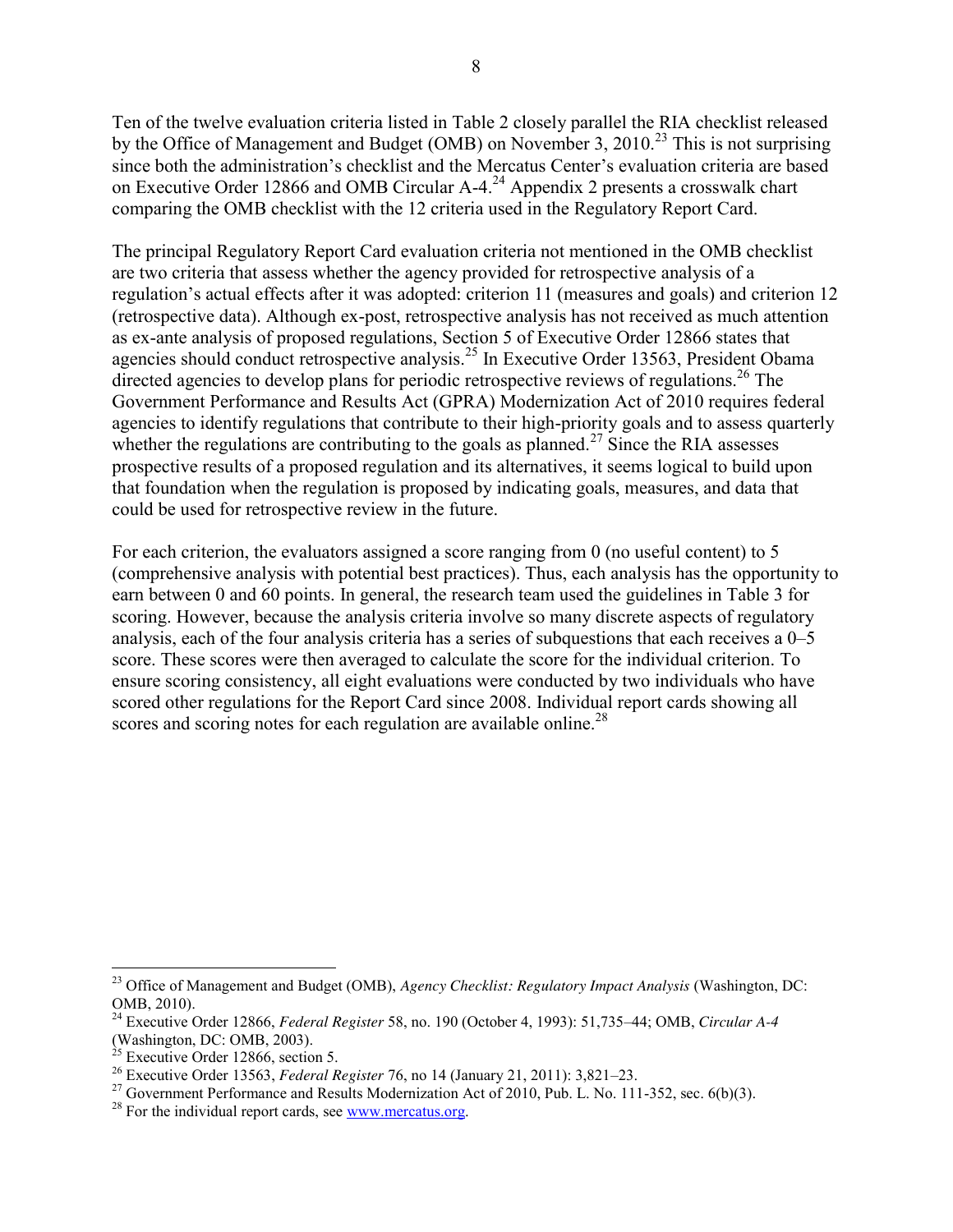**Table 3: What Do the Scores Mean?**

| 5                   | Complete analysis of all or almost all aspects, with one or more "best"<br>practices."      |
|---------------------|---------------------------------------------------------------------------------------------|
| $\overline{\bf{4}}$ | Reasonably thorough analysis of most aspects and/or shows at least one "best"<br>practice." |
| 3                   | <b>Reasonably thorough analysis of some aspects.</b>                                        |
|                     | Some relevant discussion with some documentation of analysis.                               |
|                     | Perfunctory statement with little explanation or documentation.                             |
| 0                   | Little or no relevant content.                                                              |

The Regulatory Report Card assesses how well agencies do the things presidents have been telling them to do in executive orders governing regulation for more than three decades. Report Card scores are not assessments of whether a proposed rule is economically efficient, fair, or otherwise good public policy. Even the use criteria evaluate only the extent to which the agency claimed or appeared to have used information from the analysis, not whether the agency made the same decisions the evaluators would have made. If information about the regulation's likely outcomes, the systemic problem, alternatives, benefits, or costs appeared to affect the agency's decision, the agency received credit for using the analysis.

# **3. Quality and Use of Analysis for the Interim Final Health Care Regulations**

Table 4 shows the scores for the interim final health care regulations issued in 2010. The regulation on insurance company coverage of preventive services received the highest score, 25 out of a maximum possible 60 points, or 42 percent of the possible points. Two regulations tied for the lowest score of 13 points. All of the regulations did better on the openness criteria, such as availability on the Internet and documentation of sources, than on the analysis or use criteria. Indeed, the low use scores indicate that the agencies offered little indication in the *Federal Register* notices that they used the analysis to make decisions about the regulations or that they plan to evaluate the regulations' results in the future.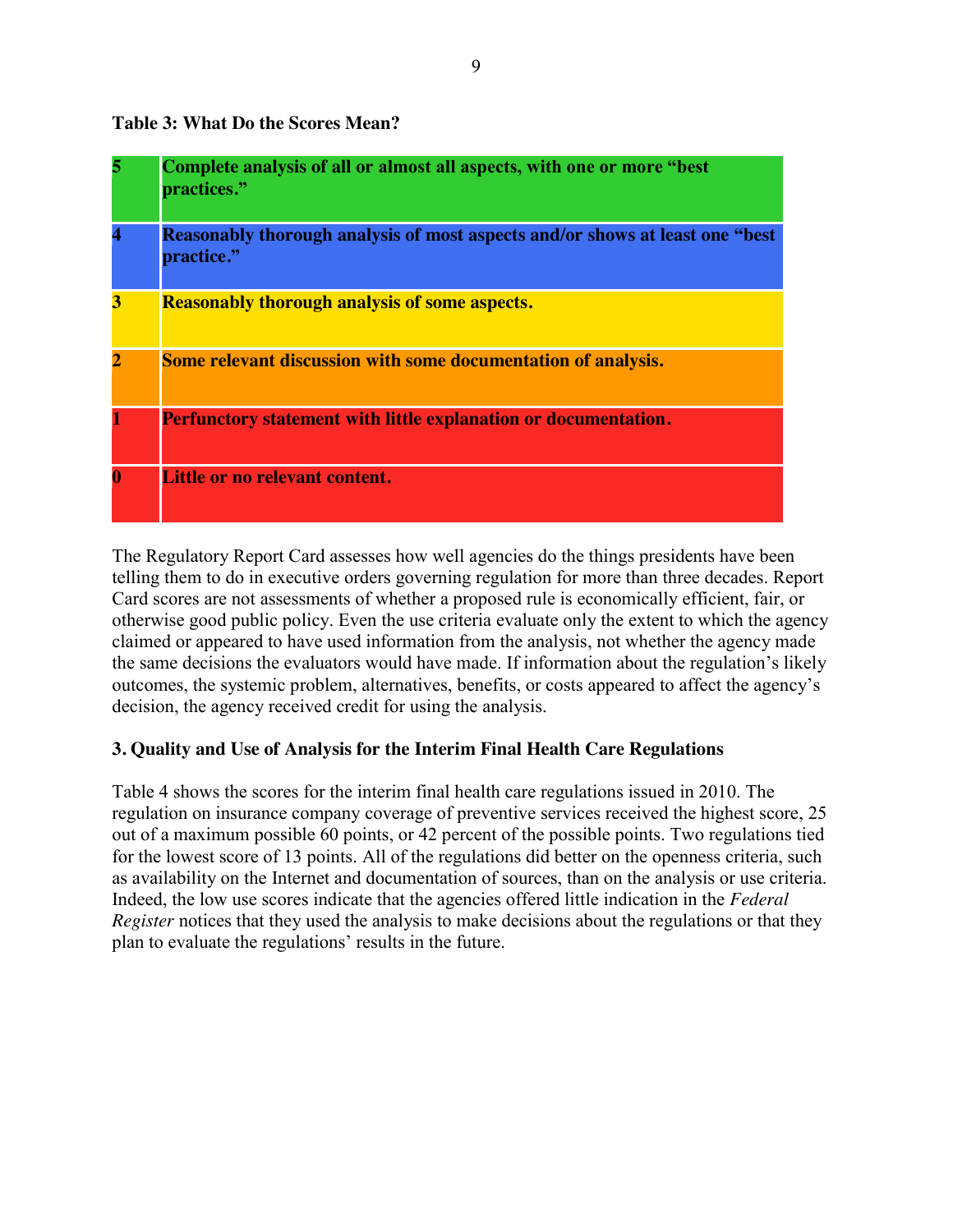| <b>Regulation</b>          | <b>HHS</b> | <b>Total Score</b> | <b>Openness</b> | <b>Analysis</b> | <b>Use</b>     |
|----------------------------|------------|--------------------|-----------------|-----------------|----------------|
|                            | $RIN^*$    | $(Max=60)$         | $(Max=20)$      | $(Max=20)$      | $(Max=20)$     |
| Coverage of                | 0938-      | 25                 | 13              | 11              |                |
| <b>Preventive Services</b> | AQ07       |                    |                 |                 |                |
| Preexisting-condition      | 0991-      | 21                 | 11              | 8               | $\overline{2}$ |
| <b>Insurance Plan</b>      | AB71       |                    |                 |                 |                |
| <b>Medical Loss Ratio</b>  | 0950-      | 21                 | 13              | $\overline{7}$  |                |
| Requirements               | AA06       |                    |                 |                 |                |
| Dependent Coverage         | 0991-      |                    |                 |                 |                |
| for Children up to         | AB66       | 19                 | 11              | 6               | $\overline{2}$ |
| Age $26$                   |            |                    |                 |                 |                |
| Grandfathered Health       | 0991-      | 19                 | 10              | 7               | $\overline{2}$ |
| Plans                      | AB68       |                    |                 |                 |                |
| Preexisting-condition      | 0991-      |                    |                 |                 |                |
| Exclusions, Limits, et     | AB69       | 17                 | 10              | 5               | $\overline{2}$ |
| al.                        |            |                    |                 |                 |                |
| <b>Early Retiree</b>       | 0991-      | 13                 | 8               | $\overline{4}$  |                |
| Reinsurance Program        | AB64       |                    |                 |                 |                |
| Claims Appeals and         | 0991-      |                    |                 |                 |                |
| <b>External Review</b>     | AB70       | 13                 | 9               | 3               |                |
| Processes                  |            |                    |                 |                 |                |

**Table 4: Report Card Scores for Interim Final Health Care Regulations in 2010**

Note: The rules in italics are budgetary regulations; the other rules are prescriptive regulations.

\* U.S. Department of Health and Human Services Regulation Identifier Number.

Table 5 shows the highest scores on each individual criterion and indicates which regulation(s) received that score. Four regulations earned the highest possible score of 5 on criterion 1, accessibility. This means the *Federal Register* notice and any accompanying regulatory analyses were easy to find on both regulations.gov and the agency's web page. The only other criteria on which any regulation received a reasonably good score of 4 were criterion 2 (data documentation) and criterion 5 (outcomes). On the other criteria related to quality of analysis, the best scores are poor to middling: 3 or below. Finally, the low scores on the use criteria (criteria 9–12) indicate only that the agencies acknowledged they were aware of the regulatory analysis, not that it was actually used.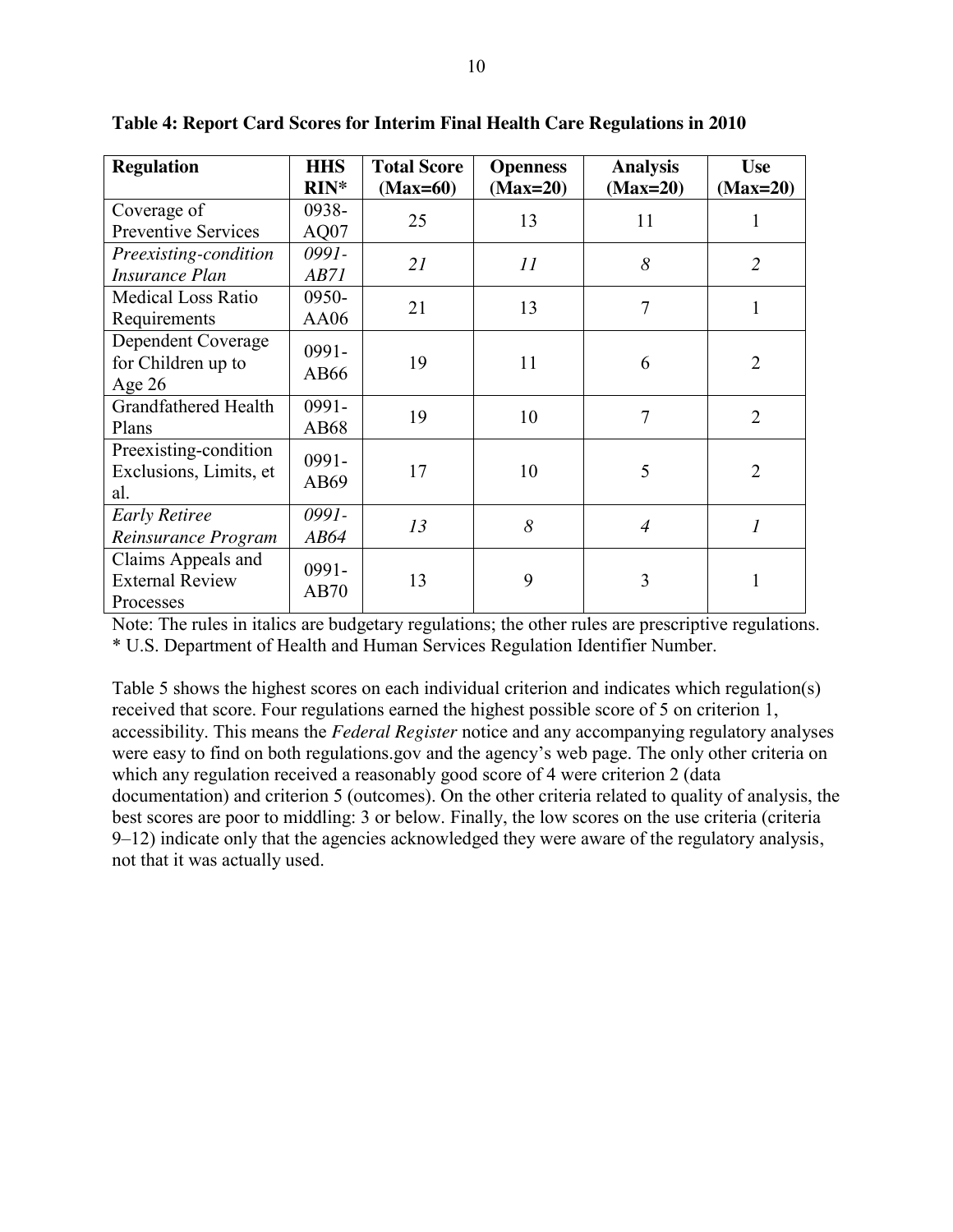|                        | <b>Highest</b> |                                                  |  |
|------------------------|----------------|--------------------------------------------------|--|
| <b>Criterion</b>       | <b>Score</b>   | <b>Regulation(s)</b>                             |  |
|                        | $(Max=5)$      |                                                  |  |
|                        |                | <b>Medical Loss Ratio</b>                        |  |
|                        | 5              | Grandfathered Health Plans                       |  |
| 1. Accessibility       |                | Early Retiree Reinsurance Program                |  |
|                        |                | Dependent Coverage for Children up to Age 26     |  |
|                        |                | <b>Medical Loss Ratio</b>                        |  |
| 2. Data Documentation  | $\overline{4}$ | Coverage of Preventive Services                  |  |
| 3. Model Documentation | 3              | Preexisting-condition Insurance Plan             |  |
|                        |                | Coverage of Preventive Services                  |  |
| 4. Clarity             | $\overline{2}$ | All 8                                            |  |
| 5. Outcomes            | $\overline{4}$ | Coverage of Preventive Services                  |  |
| 6. Systemic Problem    | 3              | Coverage of Preventive Services                  |  |
| 7. Alternatives        | $\overline{3}$ | <b>Grandfathered Health Plans</b>                |  |
|                        |                | <b>Medical Loss Ratio</b>                        |  |
| 8. Cost-benefit        | $\overline{2}$ | Coverage of Preventive Services                  |  |
|                        |                | Dependent Coverage for Children up to Age 26     |  |
| 9. Any Use of Analysis | 1              | All <sub>8</sub>                                 |  |
| 10. Cognizance of Net  | $\theta$       | All $8$                                          |  |
| <b>Benefits</b>        |                |                                                  |  |
| 11. Goals and Measures | $\overline{0}$ | All 8                                            |  |
|                        |                | <b>Grandfathered Health Plans</b>                |  |
|                        |                | Preexisting-condition Insurance Plan             |  |
| 12. Retrospective Data |                | Dependent Coverage for Children up to Age 26     |  |
|                        |                | Preexisting-condition Exclusions, Limits, et al. |  |

**Table 5: Highest Scores on Individual Criteria for Interim Final Health Care Regulations in 2010**

# **4. Comparison with Prior Years' Proposed Regulations**

To date, the Mercatus Center's Regulatory Report Card project has evaluated all proposed economically significant regulations in 2008 and 2009. We can assess the relative quality and use of analysis for the health care regulations by comparing their scores with the scores of regulations from 2008 and 2009.

To compare the health care regulations with other regulations, we need to separate budget regulations from prescriptive regulations to compare like with like. Prescriptive regulations do what most people think of when they think of regulation: they specify what individuals, firms, or other levels of government can and cannot do. Budget regulations implement spending or revenue collection programs. HHS, for example, annually issues multiple regulations that recalculate Medicare payment rates to doctors, hospitals, and other health care providers. But because there are alternative ways to define eligibility, alternative processes by which to qualify for payment or funding, and alternative approaches to disbursement, regulatory impact analysis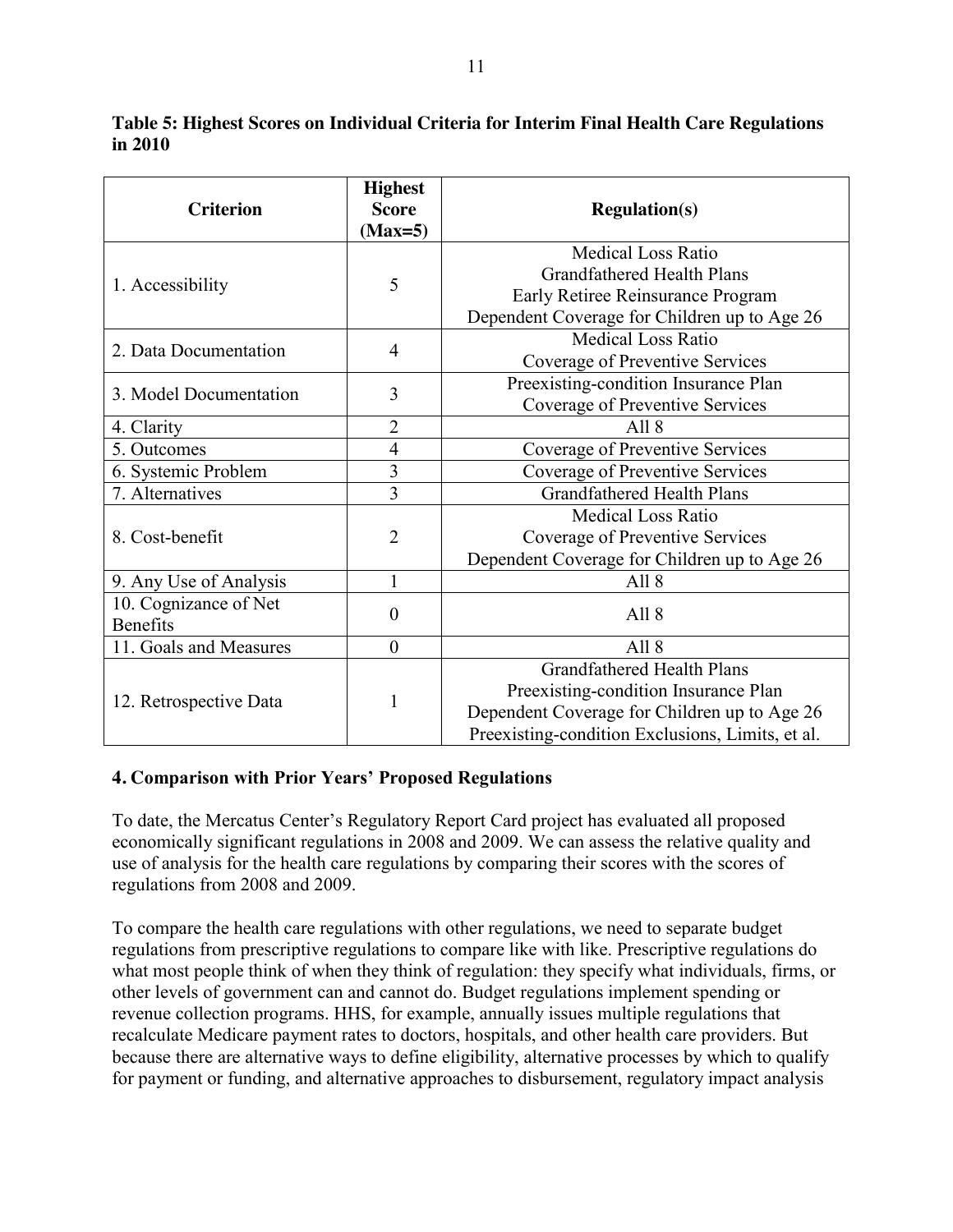still provides a way to ensure that such regulations are implemented using the most efficient, effective, and equitable approach.

The distinction between prescriptive and budget regulations matters because previous research has found that budget regulations usually receive much lower quality analysis than ordinary regulations. OMB observes that although budget regulations generate social costs via mandates, prohibitions, and price distortions, agencies do not usually estimate their social benefits and costs.<sup>29</sup> Posner concludes that agencies rarely perform analysis for these regulations and presents several case studies showing that the analysis has been inadequate when agencies do attempt it.<sup>30</sup> On the Mercatus Center's Regulatory Report Card, budget regulations received an average of only 17 points in 2008 and 20 points in 2009, compared to an average of 32–34 points for prescriptive regulations.<sup>31</sup> Statistical tests show that the scores of budget regulations are indeed different from the scores of prescriptive regulations.<sup>32</sup> Executive Order 12866 makes no distinction between prescriptive regulations and budget regulations, but OMB and agencies apparently treat budget regulations differently. $33$ 

# **4.1 Prescriptive Regulations**

Table 6 compares the six prescriptive interim final health care regulations' scores with the scores prescriptive, economically significant proposed regulations received in 2008 and 2009. In general, the health care regulations score much lower than the economically significant proposed regulations in both years. The average total score for the health care regulations is about 40 percent below the average total scores of prescriptive proposed regulations in both 2008 and 2009. The differences are almost always large, and the t-statistics indicate that they are almost always highly statistically significant.<sup>34</sup>

The one exception occurs on the openness criteria. The health care regulations scored essentially the same on openness as regulations proposed in the last year of the Bush administration but not quite as well as those proposed in the first year of the Obama administration. For most criteria, the 2009 regulations score about the same as the 2008 regulations. <sup>35</sup> Thus, the lower scores for the health care regulations cannot be attributed to systematic differences in the quality of regulatory analysis in the two administrations.

<sup>&</sup>lt;sup>29</sup> Office of Information and Regulatory Affairs (OIRA), 2008 Report to Congress on the Benefits and Costs of *Federal Regulations and unfunded Mandates on States, Local, and Tribal Entities* (Washington, DC: OMB, 2008),

<sup>12–7.&</sup>lt;br><sup>30</sup> Posner, "Transfer Regulations and Cost-Effectiveness Analysis."<br><sup>31</sup> Jerry Ellig and John Morrall, "Assessing the Quality of Regulatory Analysis: A New Evaluation and Data Set for Policy Research" (working paper, Mercatus Center at George Mason University, Arlington, VA, 2010), 4,  $\frac{http://mercatus.org/sites/default/files/publication/wp1075-assessing-the-quality-of-regulatory-analysis.pdf}{32} \text{McLaughlin and Ellig, "Does OIRA Review Improve the Quality of Regularly-ongulatory-analysis.pdf}.$ <sup>33</sup> Executive Order 12866.<br>
<sup>34</sup> In plain English, "statistically significant" means there is a very high likelihood that the average scores for the

health care regulations really are different from the average scores of the other two groups of regulations; the difference is more than just random chance. "Statistically insignificant" means the scores for different sets of regulations are like sets of ping-pong balls pulled at random out of the same bucket: any difference in the averages appears to be due to random chance. A 95-percent confidence level means the chance that the differences denoted as "statistically significant" would have been as large as shown is 5 percent or less.

<sup>&</sup>lt;sup>35</sup> Ellig and Morrall, "Assessing the Quality of Regulatory Analysis."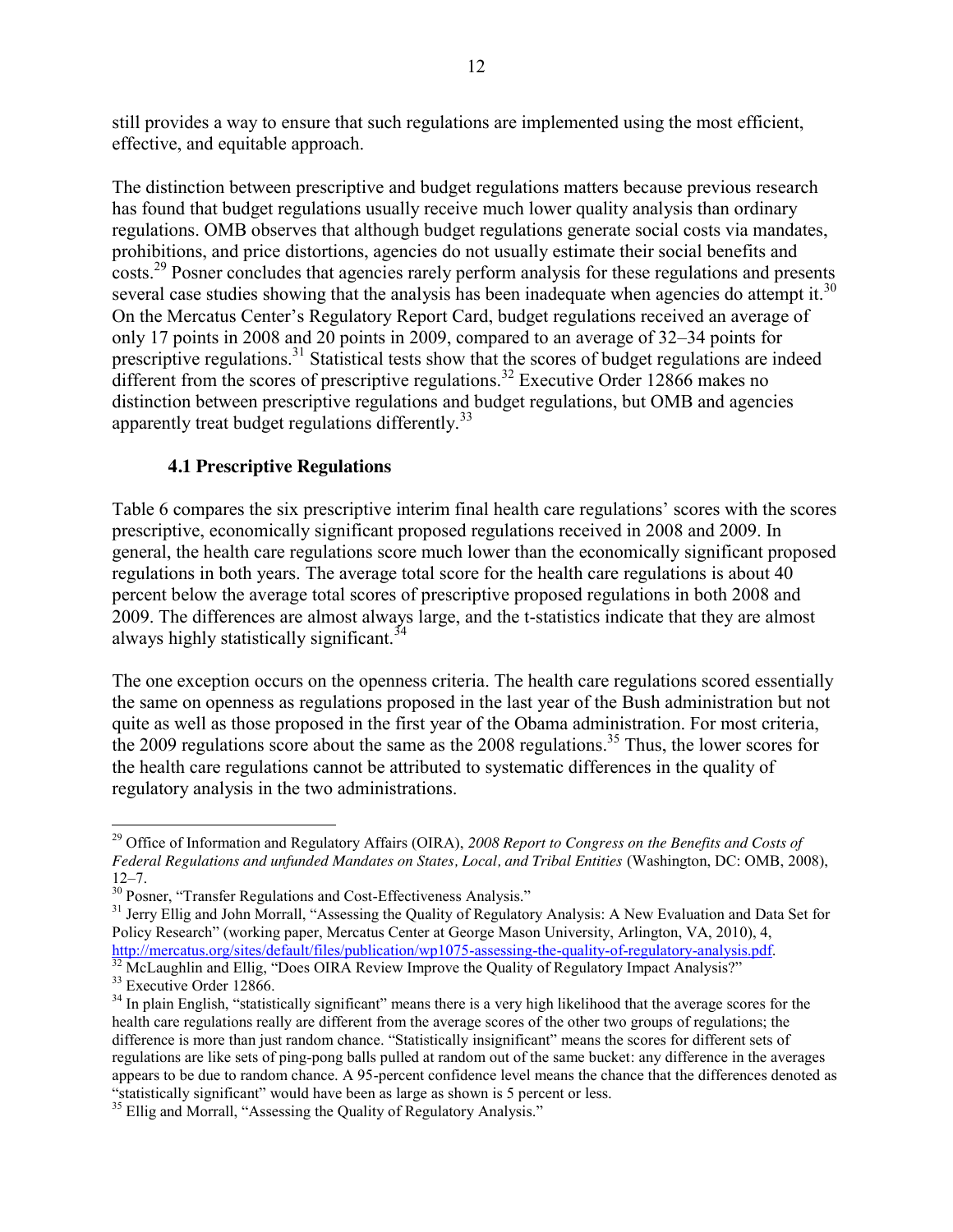|                        | 2010                | 2008               |           | 2009               |           |
|------------------------|---------------------|--------------------|-----------|--------------------|-----------|
|                        | <b>Health</b>       | <b>Proposed</b>    | t-stat.   | <b>Proposed</b>    | t-stat.   |
|                        | Care                | <b>Regulations</b> |           | <b>Regulations</b> |           |
|                        | $(n=6)$             | $(n=30)$           |           | $(n=20)$           |           |
| Total                  | 19.0                | 32.4               | $5.06***$ | 34.2               | $5.34***$ |
|                        |                     |                    |           |                    |           |
| Categories of Criteria |                     |                    |           |                    |           |
| Openness               | 11.0                | 12.3               | 1.04      | 13.7               | $3.11***$ |
| Analysis               | 6.5                 | 11.0               | $3.38***$ | 12.2               | $4.02***$ |
| Use                    | $\overline{1.5}$    | 9.1                | $6.75***$ | 8.3                | $4.64***$ |
|                        |                     |                    |           |                    |           |
| All Categories Average | 6.3                 | 10.8               | $5.17***$ | 11.4               | $4.90***$ |
|                        | $(n=18)$            | $(n=90)$           |           | $(n=60)$           |           |
|                        |                     |                    |           |                    |           |
| Individual Criteria    |                     |                    |           |                    |           |
| 1. Accessibility       | 4.5                 | 3.3                | 1.85*     | 4.0                | 1.43      |
| 2. Data Documentation  | 2.7                 | 2.6                | 0.07      | 3.0                | 0.90      |
| 3. Model Documentation | 1.8                 | 2.8                | $2.04**$  | 3.3                | $3.37**$  |
| 4. Clarity             | 2.0                 | 3.5                | $4.03***$ | 3.3                | $3.55***$ |
| 5. Outcomes            | $\overline{2.2}$    | 3.1                | $2.17**$  | 3.6                | $3.12***$ |
| 6. Systemic Problem    | 1.3                 | 2.4                | $1.79*$   | 2.3                | $1.73*$   |
| 7. Alternatives        | $\overline{1.5}$    | 2.9                | $2.98***$ | 3.3                | $3.60***$ |
| 8. Cost-benefit        | 1.5                 | 2.6                | $3.51***$ | 3.1                | $4.05***$ |
| 9. Any Use of Analysis | 1.0                 | 2.6                | $2.82***$ | 2.2                | $1.97*$   |
| 10. Cognizance of Net  | 0.0                 | 2.9                | $5.91***$ | 2.7                | $4.27***$ |
| <b>Benefits</b>        |                     |                    |           |                    |           |
| 11. Goals and Measures | 0.0                 | 1.5                | $3.46***$ | 1.6                | $3.96***$ |
| 12. Retrospective Data | 0.5                 | 2.0                | $3.31***$ | 1.9                | $3.03***$ |
|                        |                     |                    |           |                    |           |
| All Criteria Average   | 1.6                 | 2.7                | $6.87***$ | 2.8                | $7.22***$ |
|                        | $\overline{(n=72)}$ | $(n=360)$          |           | $(n=240)$          |           |

**Table 6: Report Card Scores for Prescriptive Regulations—2010 Interim Final Health Care versus 2008–09 Proposed Regulations**

Note: t-test for difference in means; statistical significance:

\*\*\*99-percent confidence level, \*\*95-percent confidence level, \*90-percent confidence level.

We can gain additional insight by breaking the scores down according to the 12 Report Card criteria. Table 6 shows that the prescriptive health care regulations score lower than 2008 and 2009 proposed regulations on all criteria but two.

On criterion 6, discussion of the systemic problem, the health care regulations score below the regulations proposed in 2008 and 2009, but the difference is only statistically significant at the 90-percent confidence level. This probably reflects the fact that scores on this criterion were consistently low in both 2008 and 2009. Figure 1 reproduces the scores and scoring notes for the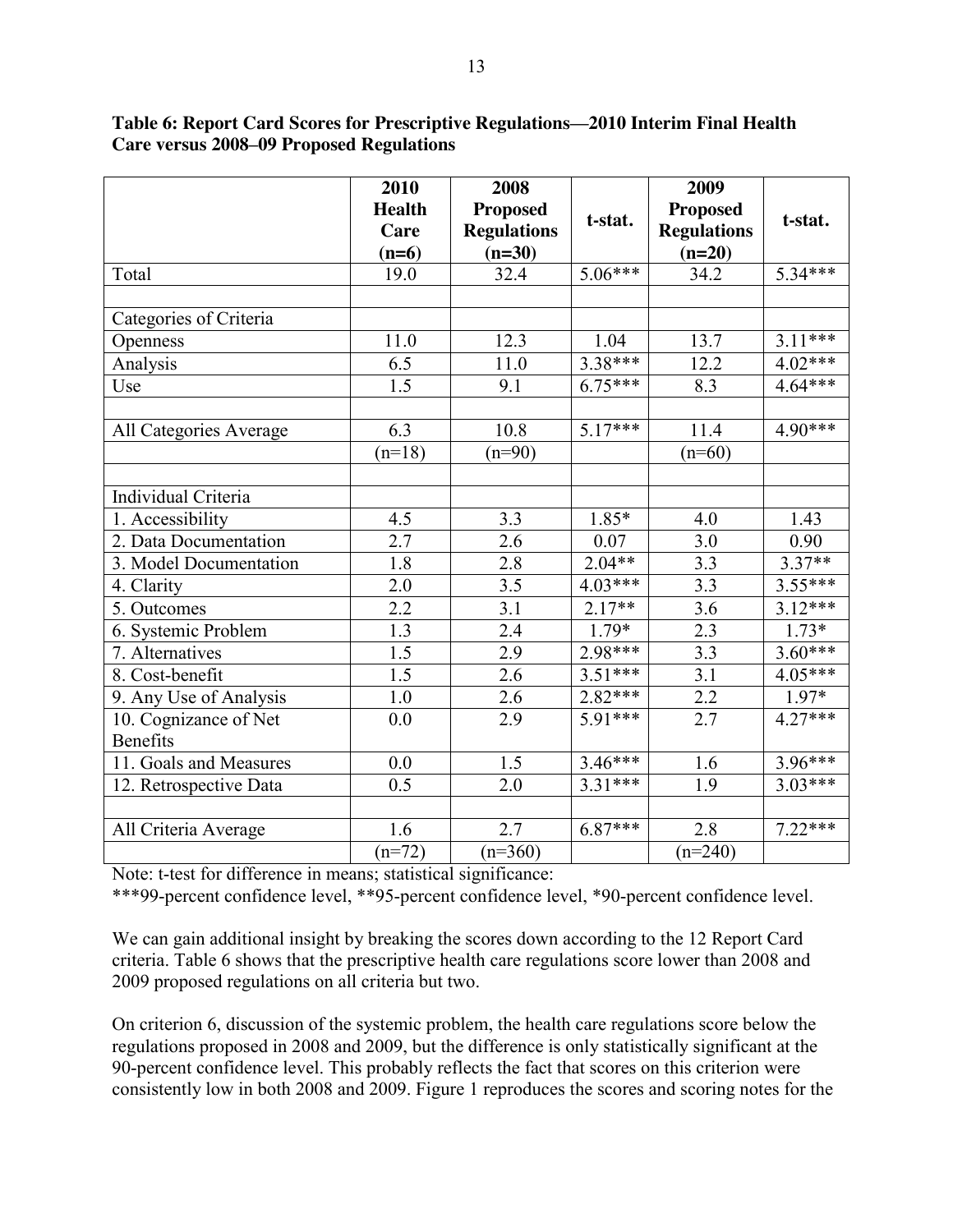preventive services regulation, which earned the best score for analysis of the systemic problem. This regulation's analysis asserted three types of market failures, but it did not develop a coherent theory explaining why these market failures exist or present much evidence that usage of preventive services is suboptimal. The analysis also did not spend much time examining uncertainties about the existence or size of the problem. Yet this analysis scored best.

| Figure 1: Scoring Notes for Analysis of the Systemic Problem in the Preventive Care |  |  |  |
|-------------------------------------------------------------------------------------|--|--|--|
| <b>Regulation</b>                                                                   |  |  |  |

| 6. How well does the<br>analysis identify and<br>demonstrate the existence<br>of a market failure or other<br>systemic problem the<br>regulation is supposed to<br>solve?       | 3              |    |                                                                                                                                                                                                                                                                                                                                                                                                                                                        |
|---------------------------------------------------------------------------------------------------------------------------------------------------------------------------------|----------------|----|--------------------------------------------------------------------------------------------------------------------------------------------------------------------------------------------------------------------------------------------------------------------------------------------------------------------------------------------------------------------------------------------------------------------------------------------------------|
| Does the analysis identify<br>a market failure or other<br>systemic problem?                                                                                                    | 5              | 6A | RIA states that preventive services are<br>underutilized because (1) turnover prevents<br>health plans from benefiting from cost<br>reductions in the future, (2) individuals must<br>pay now but receive savings later, and (3)<br>some preventive care involves spillover<br>benefits for society as a whole. All three are<br>characterized as "market failures."                                                                                   |
| Does the analysis outline<br>a coherent and testable<br>theory that explains why<br>the problem (associated<br>with the outcome above)<br>is systemic rather than<br>anecdotal? | 3              | 6B | Theories above are testable, but need to be<br>spelled out in greater detail to be logically<br>coherent. The departments need to make an<br>asymmetric information argument to explain<br>why frequent switching of insurance would<br>lead individuals to not internalize the health<br>benefits of preventative care. The departments<br>also need to explain why individuals should be<br>expected to excessively discount future health<br>costs. |
| Does the analysis present<br>credible empirical support<br>for the theory?                                                                                                      | $\overline{2}$ | 6C | RIA cites evidence that people use more<br>preventive services when the cost is lower. But<br>nowhere does it define the "optimal" usage or<br>show whether current usage is above or below<br>this level. The size or relative importance of<br>the three "market failures" is not estimated.                                                                                                                                                         |
| Does the analysis<br>adequately assess<br>uncertainty about the<br>existence or size of the<br>problem?                                                                         | $\overline{2}$ | 6D | See answer to 5E above. Uncertainty about<br>the number of plans and people affected could<br>be interpreted as uncertainty about the size of<br>the problem.                                                                                                                                                                                                                                                                                          |

Source: Mercatus Center at George Mason University, "Coverage of Preventive Services Interim Final Rule," Mercatus Center Regulatory Report Card, January 2012.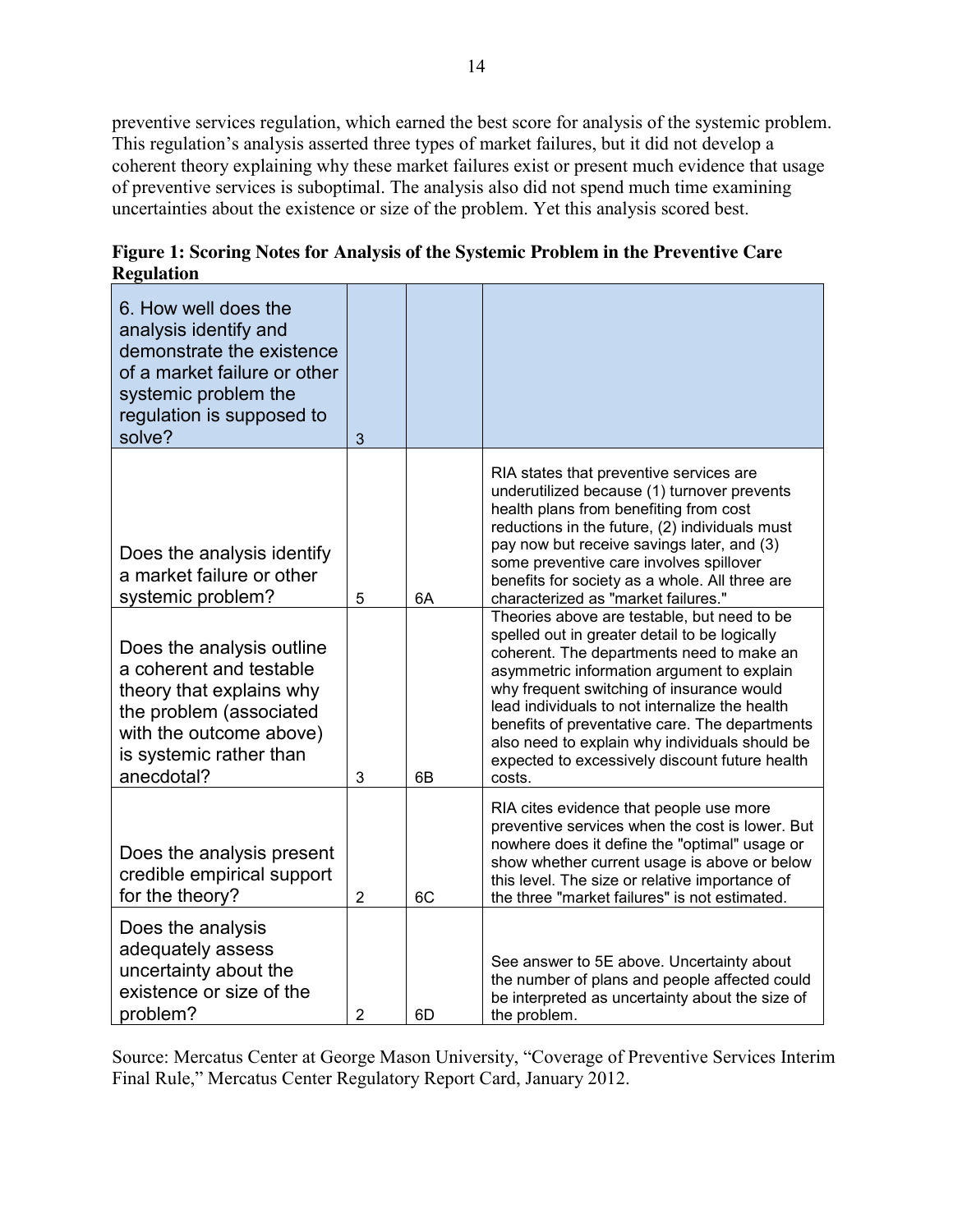On most of the criteria, scores for regulations proposed in 2008 and 2009 average around 3 points. This indicates that the average analysis has reasonably thorough discussion of some but not all aspects of the criterion. Average scores for the health care regulations, on the other hand, usually fall between 1 and 2. For these regulations, the agencies merely offered assertions about possible effects or presented only fragments of relevant theory or evidence. Once again, for most criteria, the 2009 regulations score about the same as the 2008 regulations, so the subpar analysis for the health care regulations does not appear to be part of a larger pattern of differences across administrations.

Because we have a relatively small number of regulations, Table 7 and subsequent tables also conduct joint tests for differences in means for all categories of criteria and for all criteria. The results of these tests also suggest that the quality of analysis for the interim final health care regulations was significantly lower than for economically significant proposed regulations in 2008 and 2009.

# **4.2 Budget Regulations**

Scores for the budget regulations tell a slightly different story. The quality and use of analysis for budget regulations from the health care bill are essentially the same as for budget regulations proposed in 2008 and 2009 (see Table 7). The averages for total score, openness, and analysis are equivalent, with no statistically significant differences. The health care regulations score lower on use.

On individual criteria, the score differences are rarely statistically significant. Almost all of the scores on individual criteria are quite low: usually below 2 points. With the exception of only a few criteria, the 2009 regulations again score about the same as the 2008 regulations, suggesting little change in the quality of analysis between administrations. When we increase the number of observations by testing for differences in means across all categories or all criteria, we still find no significant differences.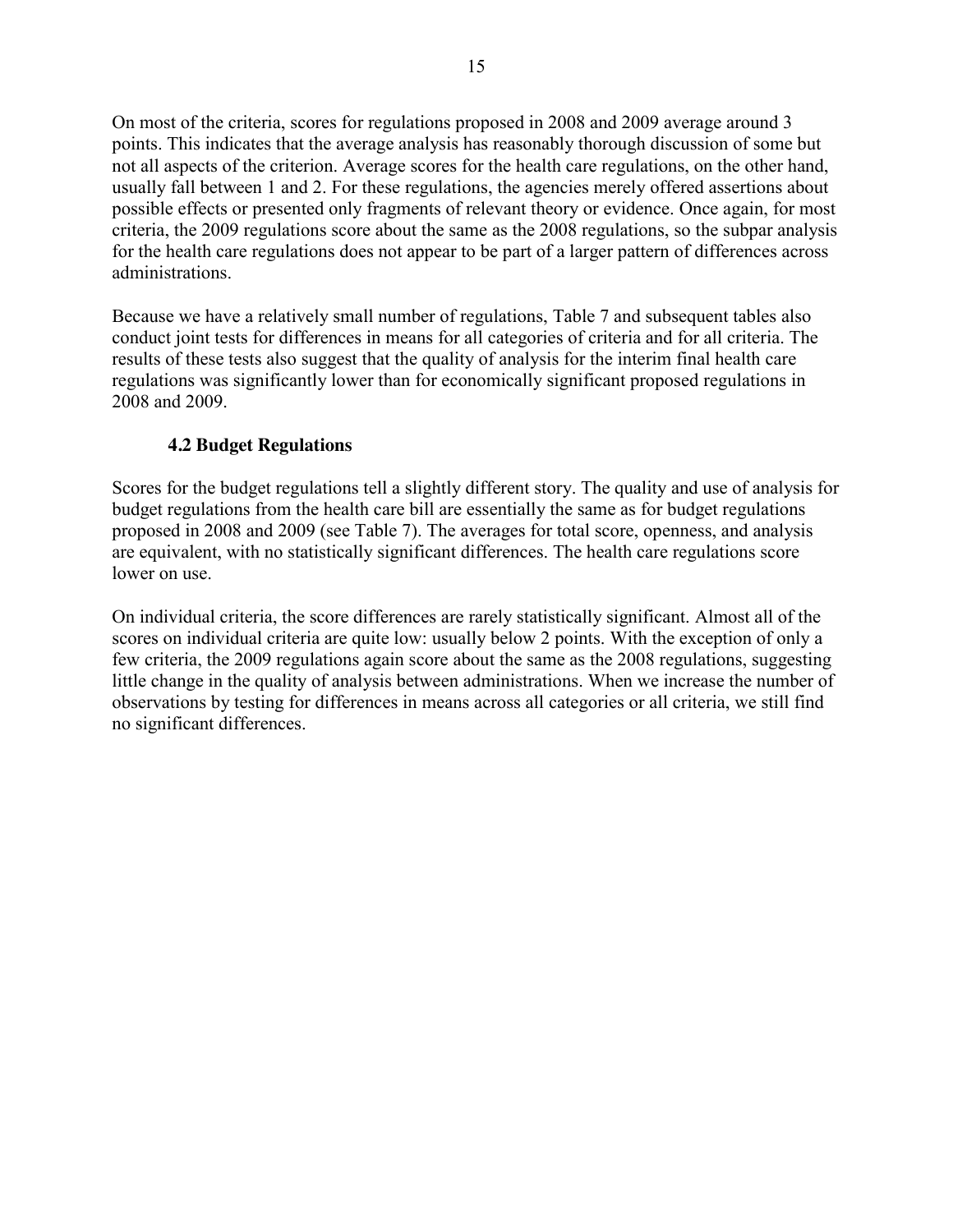|                        | 2010             | 2008               |          | 2009               |         |
|------------------------|------------------|--------------------|----------|--------------------|---------|
|                        | <b>Health</b>    | <b>Proposed</b>    | t-stat.  | <b>Proposed</b>    | t-stat. |
|                        | Care             | <b>Regulations</b> |          | <b>Regulations</b> |         |
|                        | $(n=2)$          | $(n=15)$           |          | $(n=22)$           |         |
| Total                  | 17.0             | 17.1               | 0.02     | 20.5               | 0.76    |
|                        |                  |                    |          |                    |         |
| Categories of Criteria |                  |                    |          |                    |         |
| Openness               | 9.5              | 8.6                | 0.46     | 10.5               | 0.50    |
| Analysis               | 6.0              | 3.5                | 1.70     | 4.9                | 0.69    |
| Use                    | $\overline{1.5}$ | 4.9                | 1.87*    | 5.1                | $1.73*$ |
|                        |                  |                    |          |                    |         |
| All Categories Average | 5.7              | 5.7                | 0.02     | 6.8                | 0.75    |
|                        | $(n=6)$          | $(n=45)$           |          | $(n=66)$           |         |
|                        |                  |                    |          |                    |         |
| Individual Criteria    |                  |                    |          |                    |         |
| 1. Accessibility       | 4.5              | 4.0                | 1.01     | 4.1                | 0.59    |
| 2. Data Documentation  | 1.5              | 1.5                | 0.04     | 1.9                | 0.36    |
| 3. Model Documentation | $\overline{1.5}$ | 1.3                | 0.20     | 2.0                | 0.58    |
| 4. Clarity             | 2.0              | 1.8                | 0.29     | 2.5                | 0.85    |
| 5. Outcomes            | 2.0              | 1.7                | 1.70     | 1.3                | 1.06    |
| 6. Systemic Problem    | 1.5              | 1.9                | 1.87*    | 1.0                | 0.98    |
| 7. Alternatives        | $\overline{1.5}$ | 0.8                | 0.79     | 1.2                | 0.43    |
| 8. Cost-benefit        | 1.0              | 1.1                | 0.16     | 1.4                | 0.87    |
| 9. Any Use of Analysis | 1.0              | 2.1                | 1.33     | 2.3                | 1.38    |
| 10. Cognizance of Net  | 0.0              | 0.7                | $2.20**$ | 0.6                | 1.21    |
| <b>Benefits</b>        |                  |                    |          |                    |         |
| 11. Goals and Measures | 0.0              | 1.0                | 1.63     | 1.1                | 1.53    |
| 12. Retrospective Data | 0.5              | 1.1                | 1.02     | 1.2                | 0.97    |
|                        |                  |                    |          |                    |         |
| All Criteria Average   | 1.4              | 1.4                | 0.02     | 1.7                | 1.06    |
|                        | $(n=24)$         | $(n=180)$          |          | $(n=264)$          |         |

**Table 7: Report Card Scores for Budget Regulations—2010 Interim Final Health Care versus 2008–09 Proposed Regulations**

Note: t-test for difference in means; statistical significance:

\*\*\*99-percent confidence level, \*\*95-percent confidence level, \*90-percent confidence level.

#### **5. Comparison with Other HHS Regulations**

Federal regulations cover an incredibly wide range of topics, from airport congestion to mine safety to health care. Some topics may be inherently easier to analyze than others, and health care is a notoriously difficult and complex topic. Moreover, even if two topics are equally difficult or complex, it may be easier to conduct a good regulatory analysis on one topic if there is more preexisting scholarly literature to draw upon. Comparing the interim final health care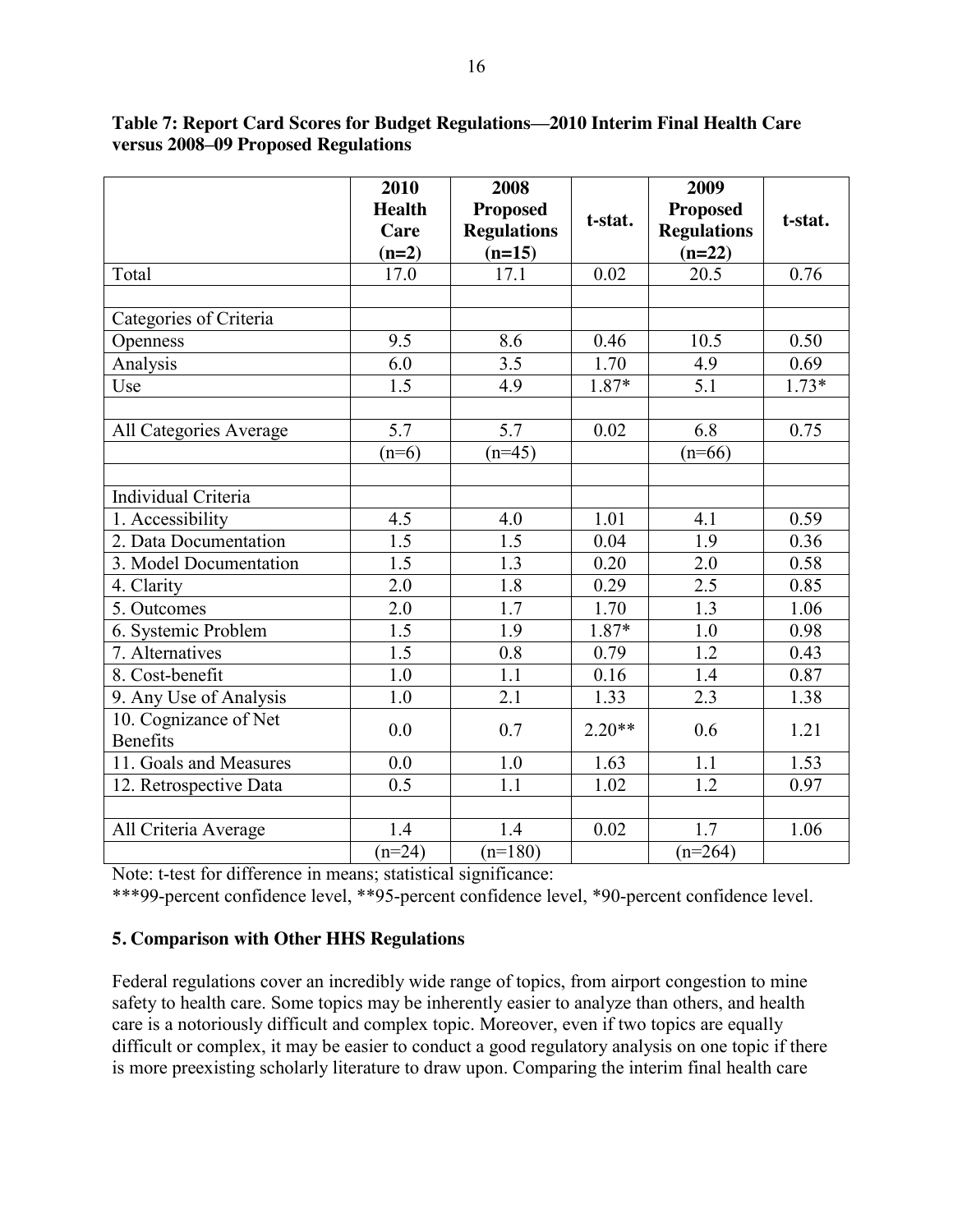regulations with other HHS regulations, therefore, could suggest if they score low because they are interim final regulations or because they are HHS regulations.

|                                | 2010             | 2008               |           | 2009                    |           |
|--------------------------------|------------------|--------------------|-----------|-------------------------|-----------|
|                                | <b>Health</b>    | <b>Proposed</b>    | t-stat    | <b>Proposed</b>         | t-stat    |
|                                | Care             | <b>Regulations</b> |           | <b>Regulations</b>      |           |
|                                | $(n=6)$          | $(n=2)$            |           | $(n=1)$                 |           |
| Total                          | 19.0             | $\overline{29.0}$  | $2.83**$  | 26                      | <b>NA</b> |
|                                |                  |                    |           |                         |           |
| Categories of Criteria         |                  |                    |           |                         |           |
| Openness                       | 11.0             | 13.5               | 1.74      | 14.0                    | <b>NA</b> |
| Analysis                       | 6.5              | 9.0                | 1.22      | 12.0                    |           |
| Use                            | 1.5              | 6.5                | $6.12***$ | 2.0                     |           |
|                                |                  |                    |           |                         |           |
| All Categories Average         | 6.3              | 9.7                | $1.69*$   | 9.3                     | 1.04      |
|                                | $(n=18)$         | $(n=6)$            |           | $(n=3)$                 |           |
|                                |                  |                    |           |                         |           |
| Individual Criteria            |                  |                    |           |                         |           |
| $\overline{1}$ . Accessibility | 4.5              | 3.0                | $2.40*$   | 3                       | <b>NA</b> |
| 2. Data Documentation          | 2.7              | $\overline{3.5}$   | 1.04      | $\overline{4}$          | <b>NA</b> |
| 3. Model Documentation         | 1.8              | 3.5                | 1.85      | $\overline{\mathbf{3}}$ | <b>NA</b> |
| 4. Clarity                     | $\overline{2.2}$ | $\overline{3.5}$   | $6.36***$ | $\overline{4}$          | <b>NA</b> |
| 5. Outcomes                    | $\overline{2.2}$ | 3.5                | 1.73      | $\overline{3}$          | <b>NA</b> |
| 6. Systemic Problem            | 1.3              | 1.0                | 0.55      | $\overline{3}$          | <b>NA</b> |
| 7. Alternatives                | 1.5              | 2.5                | 1.22      | $\overline{3}$          | NA        |
| 8. Cost-benefit                | $\overline{1.5}$ | $\overline{2.0}$   | 1.22      | $\overline{3}$          | <b>NA</b> |
| 9. Any Use of Analysis         | 1.0              | 2.0                | $2.12*$   | $\mathbf{1}$            | <b>NA</b> |
| 10. Cognizance of Net          | 0.0              | 1.5                | $6.36***$ | $\mathbf{1}$            | <b>NA</b> |
| <b>Benefits</b>                |                  |                    |           |                         |           |
| 11. Goals and Measures         | 0.0              | 1.0                | NA        | $\theta$                | <b>NA</b> |
| 12. Retrospective Data         | 0.5              | 2.0                | $3.68***$ | $\overline{0}$          | <b>NA</b> |
|                                |                  |                    |           |                         |           |
| All Criteria Average           | 1.6              | 2.4                | $2.71***$ | 2.3                     | 1.78*     |
|                                | $(n=72)$         | $(n=24)$           |           | $(n=12)$                |           |

# **Table 8: Report Card Scores for Prescriptive Regulations—2010 Interim Final Health Care versus 2008-09 HHS Proposed Regulations**

Note: t-test for difference in means; statistical significance:

\*\*\*99-percent confidence level, \*\*95-percent confidence level, \*90-percent confidence level. Since HHS proposed only one ordinary economically significant regulation in 2009, it is not possible to calculate t-statistics when comparing the interim final regulations to the 2009 regulation.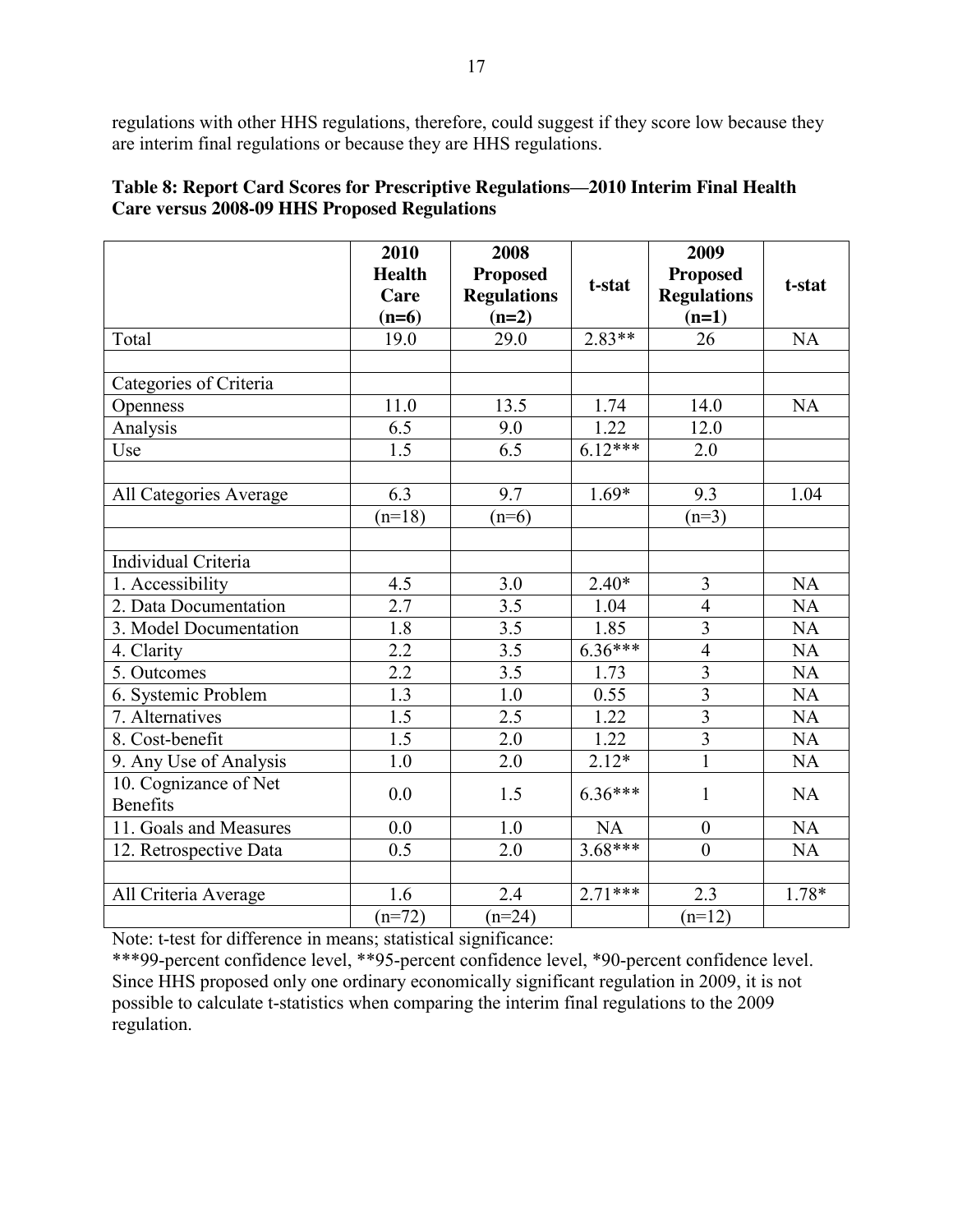#### **5.1 Prescriptive Regulations**

Table 8 compares the prescriptive interim final health care regulations' average scores with the average scores for the only three prescriptive, economically significant regulations HHS proposed in 2008 and 2009. The average total score for the 2010 interim final regulations is 7–10 points lower than the average score for regulations proposed in 2008 and 2009. On individual criteria, the interim final regulations outscore the proposed regulations only on criterion 1, accessibility. In all of the other cases where differences are statistically significant, the 2008 and 2009 HHS regulations have better quality or use of analysis than the interim final regulations from the health care bill.

## **5.2 Budget Regulations**

Table 9 compares the scores of the 2010 interim final health care budget regulations with scores for budget regulations HHS proposed in 2008 and 2009. Average total scores are about the same. The interim final health care regulations score higher than proposed HHS regulations on only two criteria: accessibility and outcomes. The difference is statistically significant for 2008 but not 2009. The pattern is similar to the pattern observed when comparing the health care budget regulations with all budget regulations from 2008 and 2009; it shows similar scores for analysis accompanied by lower scores for use.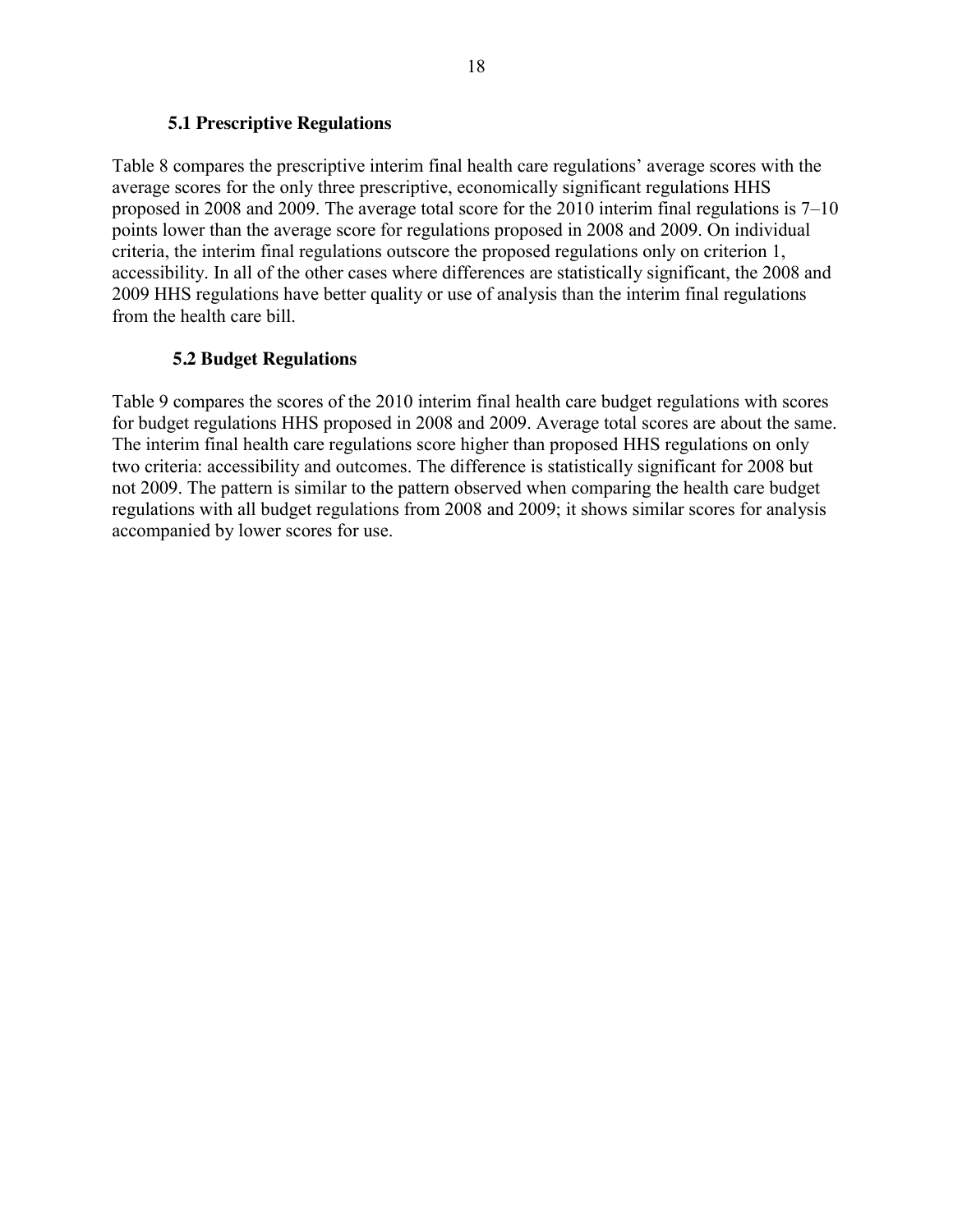|                        | 2010             | 2008               |           | 2009               |           |
|------------------------|------------------|--------------------|-----------|--------------------|-----------|
|                        | <b>Health</b>    | <b>Proposed</b>    | t-stat.   | <b>Proposed</b>    | t-stat.   |
|                        | Care             | <b>Regulations</b> |           | <b>Regulations</b> |           |
|                        | $(n=2)$          | $(n=9)$            |           | $(n=11)$           |           |
| Total                  | 17.0             | 18.9               | 0.49      | 17.3               | 0.09      |
|                        |                  |                    |           |                    |           |
| Categories of Criteria |                  |                    |           |                    |           |
| Openness               | 9.5              | 9.4                | 0.03      | 11.5               | 1.19      |
| Analysis               | 6.0              | 4.1                | 1.23      | 5.7                | 0.15      |
| Use                    | 1.5              | 5.3                | $3.42***$ | 5.9                | 3.93***   |
|                        |                  |                    |           |                    |           |
| All Category Average   | 5.7              | 6.3                | 0.43      | 7.7                | 1.34      |
|                        | $(n=6)$          | $(n=27)$           |           | $(n=33)$           |           |
| Individual Criteria    |                  |                    |           |                    |           |
| 1. Accessibility       | 4.5              | 4.0                | $2.71**$  | 4.0                | 1.02      |
| 2. Data Documentation  | 1.5              | 1.9                | 0.41      | 2.8                | 1.27      |
| 3. Model Documentation | 1.5              | 1.7                | 0.20      | 2.5                | 0.99      |
| 4. Clarity             | 2.0              | 1.9                | 0.14      | 2.3                | 0.79      |
| 5. Outcomes            | 2.0              | 0.8                | $1.99*$   | 1.2                | 1.14      |
| 6. Systemic Problem    | 1.5              | 0.7                | 1.51      | 1.3                | 0.45      |
| 7. Alternatives        | $\overline{1.5}$ | 1.3                | 0.25      | 1.5                | 0.06      |
| 8. Cost-benefit        | 1.0              | 1.3                | 0.90      | $\overline{1.7}$   | $2.12*$   |
| 9. Any Use of Analysis | $1.0\,$          | 2.4                | $2.22**$  | 2.9                | $3.13***$ |
| 10. Cognizance of Net  | 0.0              | 0.9                | $3.62***$ | 0.6                | 1.07      |
| <b>Benefits</b>        |                  |                    |           |                    |           |
| 11. Goals and Measures | 0.0              | 1.0                | 1.57      | 1.2                | $2.67**$  |
| 12. Retrospective Data | $\overline{0.5}$ | 1.0                | $2.71**$  | $\overline{1.2}$   | 1.45      |
|                        |                  |                    |           |                    |           |
| All Criteria Average   | 1.4              | 1.6                | 0.59      | 1.9                | 1.87*     |
|                        | $(n=24)$         | $(n=108)$          |           | $(n=132)$          |           |

**Table 9: Report Card Scores for Budget Regulations—2010 Interim Final Health Care versus 2008-09 HHS Regulations Proposed**

Notes: t-test for difference in means; statistical significance:

\*\*\*99-percent confidence level, \*\*95-percent confidence level, \*90-percent confidence level.

#### **6. Comparison with Homeland Security Interim Final Regulations**

The health care regulations were issued as interim final regulations under tight legislative deadlines. They also reflect a significant policy priority of the Obama administration. The last time an administration issued a cluster of economically significant, interim final regulations that reflected one of its overriding policy priorities under tight deadlines occurred when DHS issued a series of interim final regulations in the wake of 9/11. In regard to one controversial program, a former DHS undersecretary for preparedness told *The Washington Post*, "You have management issues, political pressure, the complexity of what is arguably a very tough thing to do, all within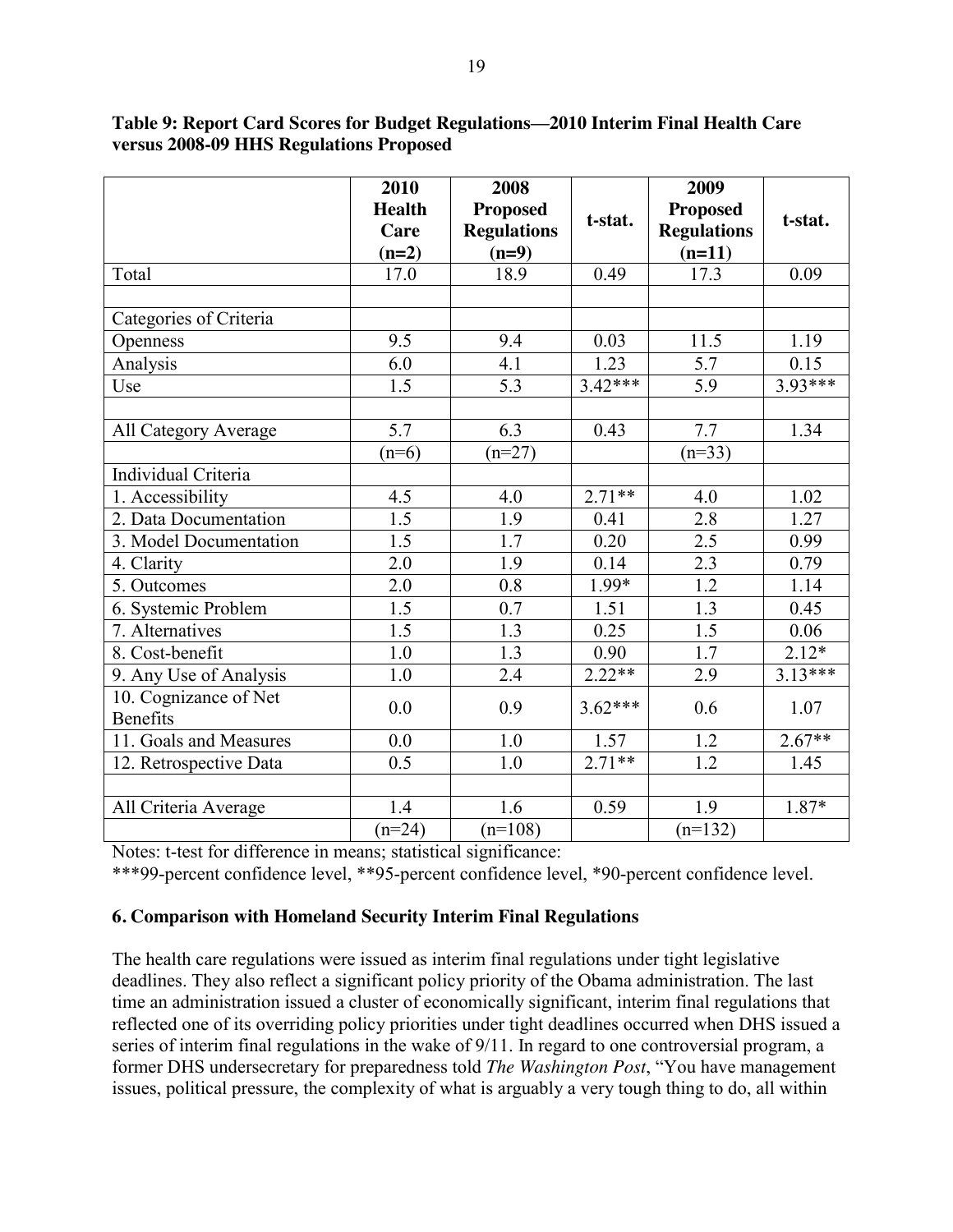an unreasonable deadline and it's kind of the old adage—we can hurry up and do it fast, or we can take a little bit longer and do it right. . . . External pressures on DHS made this a hurry-upand-do-it-fast $^{356}$ 

In a pilot study that preceded the Regulatory Report Card, Belcore and Ellig used the Report Card's accessibility criterion and four analysis criteria to assess the quality of analysis for regulations issued by DHS during its first five years of existence.<sup>37</sup> During this time, seven economically significant DHS regulations started out as interim or interim final rules. Table 10 lists these regulations and their scores on the criteria used in the pilot study. One of these was a budget regulation (shown in italics); the other six were prescriptive regulations.

|                                                        | 1.<br><b>Accessibility</b> | Analysis*<br>$(Max=20)$ | 5.<br><b>Outcomes</b> | 6.<br><b>Systemic</b><br>Problem | 7.<br><b>Alternatives</b> | 8.<br>Cost-<br>benefit |
|--------------------------------------------------------|----------------------------|-------------------------|-----------------------|----------------------------------|---------------------------|------------------------|
| Area Maritime<br>Security<br>$(1625 - AA42)$           | $\overline{2}$             | $\overline{3}$          | 1                     | $\overline{0}$                   | $\mathbf{0}$              | $\overline{2}$         |
| <b>Vessel Security</b><br>$(1625 - AA46)$              | $\overline{2}$             | 3                       | $\mathbf{1}$          | $\theta$                         | $\overline{0}$            | $\overline{2}$         |
| Maritime Facility<br>Security<br>$(1625 - AA43)$       | $\overline{2}$             | $\overline{3}$          | $\mathbf{1}$          | $\overline{0}$                   | $\boldsymbol{0}$          | $\overline{2}$         |
| U.S.-Visit<br><b>Biometric Data</b><br>$(1650 - AA00)$ | $\overline{2}$             | 5                       | 1                     | $\overline{0}$                   | $\overline{2}$            | $\overline{2}$         |
| H <sub>1</sub> -B Visa<br>Allocation<br>$(1615-AB32)$  | $\overline{4}$             | $\overline{3}$          | $\mathbf{1}$          | $\mathbf{1}$                     | $\boldsymbol{0}$          | $\mathbf{1}$           |
| Community<br>Disaster Loans<br>$(1660 - AA44)$         | $\overline{4}$             | $\overline{2}$          | 1                     | $\theta$                         | $\theta$                  | $\boldsymbol{l}$       |
| Chemical<br>Facilities<br>$(1601 - AA41)$              | $\overline{4}$             | 8                       | $\overline{2}$        | $\overline{2}$                   | $\overline{2}$            | $\overline{2}$         |

**Table 10: Scores for Homeland Security Interim Final Regulations**

Source: Data are from Jamie Belcore and Jerry Ellig, "Homeland Security and Regulatory Analysis: Are We Safe Yet?" *Rutgers Law Journal*, 2009:1–96. The Belcore-Ellig study included separate criteria and scores for cost analysis and comparison of costs with benefits. For this table, these were combined into a single criterion to be consistent with the scoring in the Mercatus Center's Regulatory Report Card.

\*This is the sum of scores on criteria 5–8.

Note: The regulation in italics is a budget regulation.

<sup>&</sup>lt;sup>36</sup> Spencer Hsu, "DHS Strains as Goals, Mandates Go Unmet," *The Washington Post*, March 6, 2008.<br><sup>37</sup> Belcore and Ellig, "Homeland Security and Regulatory Analysis."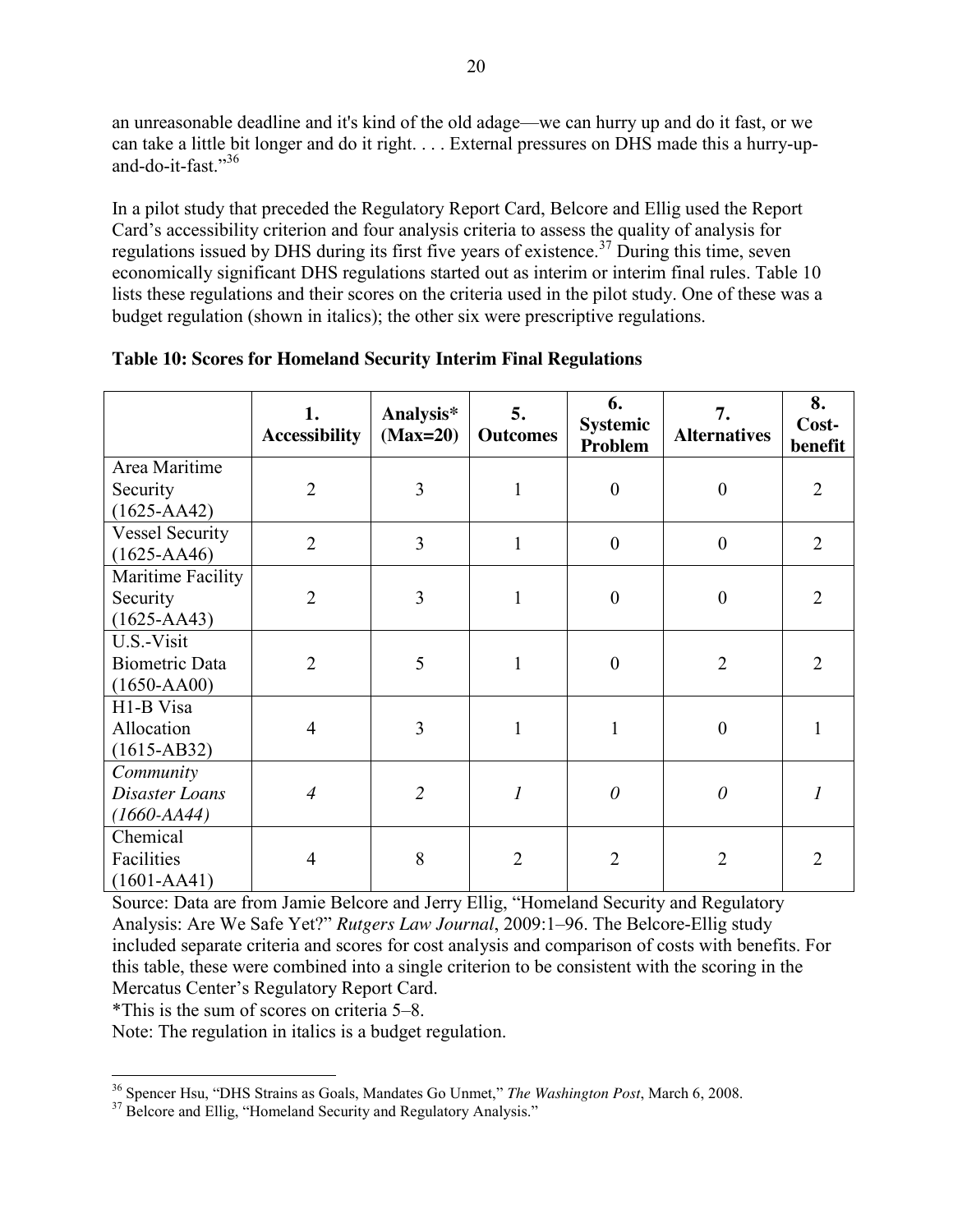Table 11 compares average scores for the prescriptive, interim final health care regulations with the prescriptive, interim final homeland security regulations. The health care regulations clearly outscore the homeland security regulations on criterion 1, accessibility. The health care regulations also have a higher score on criterion 5, outcomes, and this difference is statistically significant at the 95-percent confidence level. Neither group of regulations, however, scores well on any of the four analysis criteria. A score of 1 indicates merely that the agency made assertions relevant to the criterion, with little coherent theory or analysis. A score of 2 means only that the agency offered some pieces of theory or evidence but far from a comprehensive analysis. Average scores for both groups of regulations are almost always below 2 on criteria 5–8, which suggests the average regulation from either group is accompanied by serious gaps in analysis and evidence.

|                      | 2010 Health Care<br>$(n=6)$ | <b>Homeland Security</b><br>$(n=6)$ | t-stat    |
|----------------------|-----------------------------|-------------------------------------|-----------|
| Analysis             | 6.5                         | 4.2                                 | 1.70      |
|                      |                             |                                     |           |
| Individual Criteria  |                             |                                     |           |
| 1. Accessibility     | 4.5                         | 2.7                                 | $3.84***$ |
| 5. Outcomes          | 2.2                         | 1.2                                 | $2.30**$  |
| 6. Systemic Problem  | 1.3                         | 0.5                                 | 1.75      |
| 7. Alternatives      | 1.5                         | 0.7                                 | 1.39      |
| 8. Cost-benefit      | 1.5                         | 1.8                                 | 1.20      |
|                      |                             |                                     |           |
| All Criteria Average | 2.2                         | 1.4                                 | $2.54**$  |
|                      | $(n=30)$                    | $(n=30)$                            |           |

#### **Table 11: Report Card Scores for Interim Final Rules—Prescriptive Health Care versus Prescriptive Homeland Security Regulations**

Note: t-test for difference in means; statistical significance:

\*\*\*99-percent confidence level, \*\*95-percent confidence level.

It is difficult to infer much from a comparison of the budget regulations because only one homeland security regulation was a budget regulation. Comparing scores in Table 12, the most we can say is that one health care regulation scored somewhat better on the analysis criteria than the DHS regulation and the other scored slightly better. But none of the scores are especially high.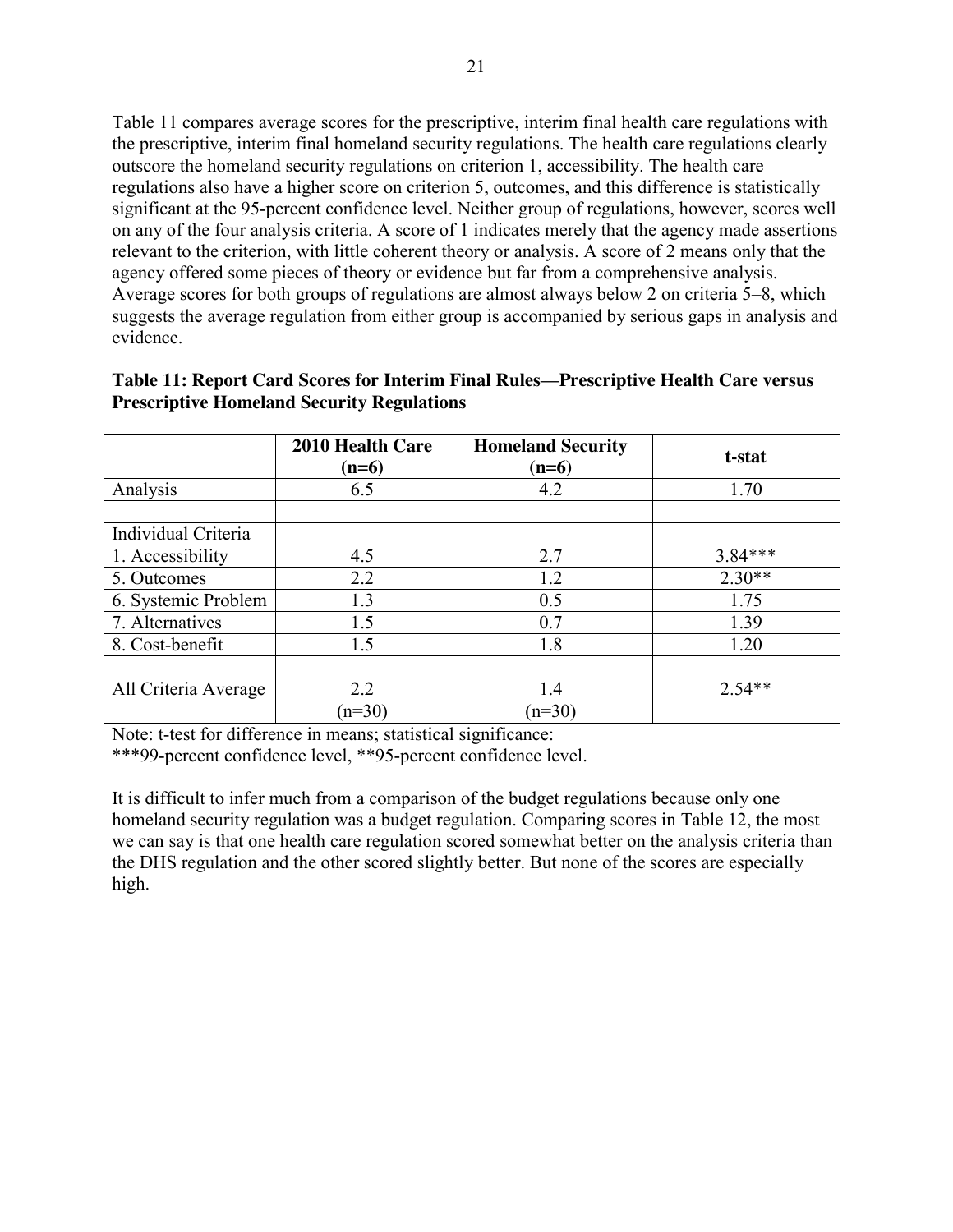|                      | 2005 DHS/FEMA<br><b>Community Disaster</b> | <b>2010 HHS</b><br><b>Preexisting-condition</b> | 2010 HHS Early<br><b>Retiree Reinsurance</b> |
|----------------------|--------------------------------------------|-------------------------------------------------|----------------------------------------------|
|                      | <b>Loan Program</b>                        | <b>Insurance Program</b>                        | Program                                      |
| Analysis             |                                            |                                                 |                                              |
|                      |                                            |                                                 |                                              |
| Individual Criteria  |                                            |                                                 |                                              |
| 1. Accessibility     |                                            | 4                                               | 5                                            |
| 5. Outcomes          |                                            | 3                                               |                                              |
| 6. Systemic Problem  |                                            | $\mathfrak{D}$                                  |                                              |
| 7. Alternatives      |                                            |                                                 |                                              |
| 8. Cost-benefit      |                                            |                                                 |                                              |
|                      |                                            |                                                 |                                              |
| All Criteria Average | Homeland Security                          | 2010 Health Care                                | t-stat.                                      |
|                      | $(n=5)$                                    | $(n=10)$                                        |                                              |
|                      |                                            | 2.1                                             | 1.09                                         |

## **Table 12: Report Card Scores for Three Interim Final Budget Regulations**

Most of the homeland security regulations enjoyed somewhat longer reviews at the Office of Information and Regulatory Affairs (OIRA) than the health care regulations. OIRA reviewed the homeland security regulations for an average of 22 days, compared to 5 days for the health care regulations. Three of the DHS regulations received very rapid review: the U.S.-Visit Biometric Data regulation (12 days), the Chemical Facilities regulation (3 days), and the Community Disaster Loans regulation (0 days). The rest were all reviewed for at least 25 days. None of the health care regulations spent longer than 13 days in OIRA review.

Compared to the homeland security regulations, the interim final health care regulations and their accompanying analysis are easier to find online and have slightly better analysis of the outcomes the regulation is supposed to produce. However, neither group of regulations has especially high scores on the four analysis criteria. Their average scores are far below the averages for proposed, economically significant regulations in 2008 and 2009. This suggests that the incomplete analysis may be a systematic result of presidential priorities and tight deadlines, rather than a problem unique to the health care regulations.

#### **7. Conclusions**

The quality and use of analysis for the ACA interim final regulations falls well below the standards set by other agencies and by HHS itself in conventional notice-and-comment rulemaking in previous years. Federal agencies, including HHS, have clearly demonstrated that they are fully capable of performing much more thorough analysis and using it to make regulatory decisions. The critical findings in our Part A paper, therefore, result not from the excessively high standards of academic perfectionists, but from the failure of these health care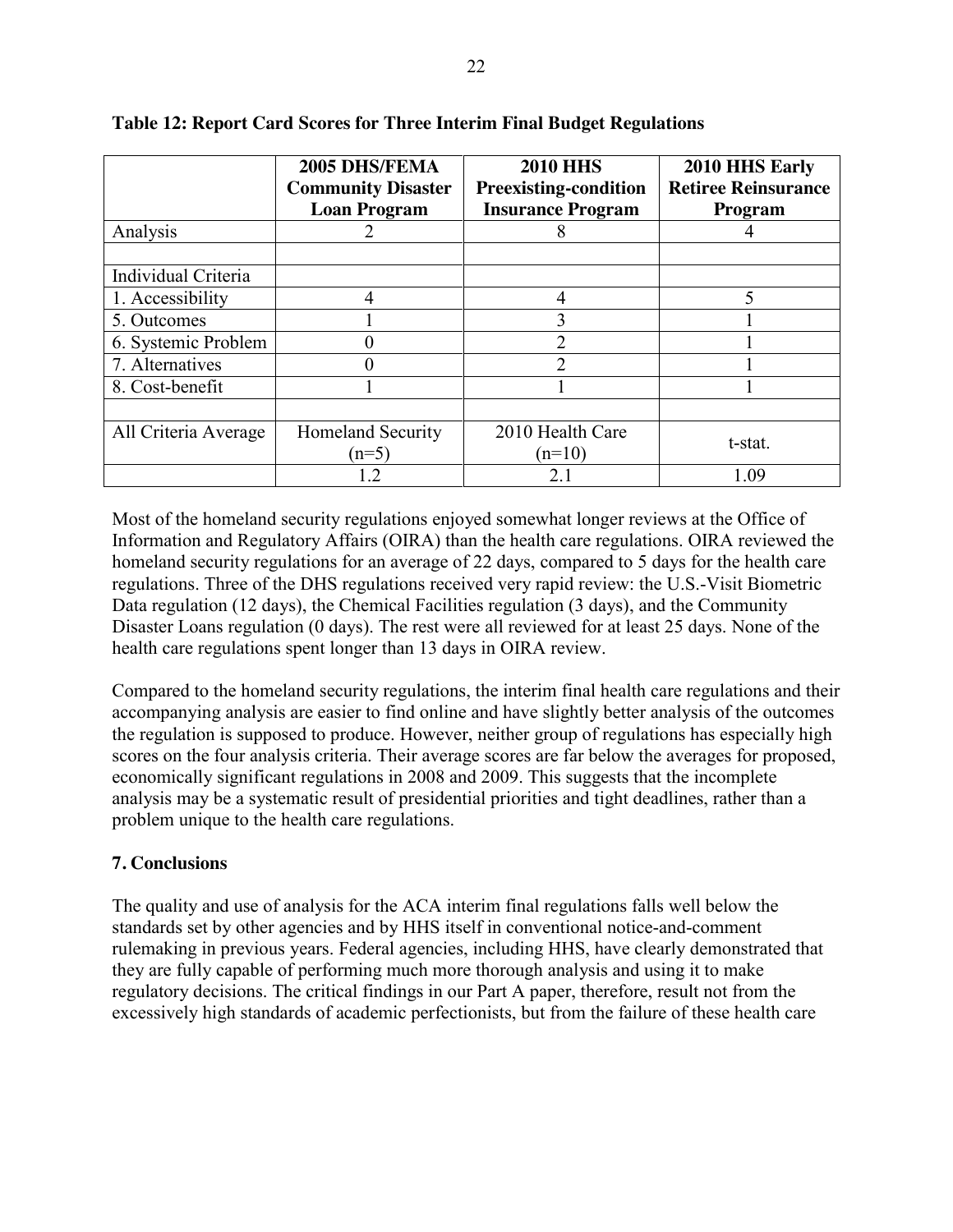The analysis in the eight ACA RIAs is comparable to the analysis that accompanied a series of interim final homeland security regulations issued by the Bush administration following 9/11, another set of regulations that reflected high-level administration priorities and time pressures. This suggests that subpar regulatory analysis cannot be blamed on one administration or political party, but rather reflects an institutional problem that persists under certain circumstances regardless of administration. We explore the institutional roots of this problem in our Part C paper. 39

<sup>&</sup>lt;sup>38</sup> Conover and Ellig, "Beware the Rush to Presumption: Part A: Material Omissions in Regulatory Analyses for the Affordable Care Act's Interim Final Rules."

<sup>&</sup>lt;sup>39</sup> Conover and Ellig, "Beware the Rush to Presumption: Part C: A Public Choice Analysis of the Affordable Care Act's Interim Final Rules," (working paper, Mercatus Center at George Mason University, Arlington, VA, 2012), [http://mercatus.org/publication/a-public-choice-analysis-of-the-affordable-care-acts-interim-final-](http://mercatus.org/publication/a-public-choice-analysis-of-the-affordable-care-acts-interim-final-%20rules) rules.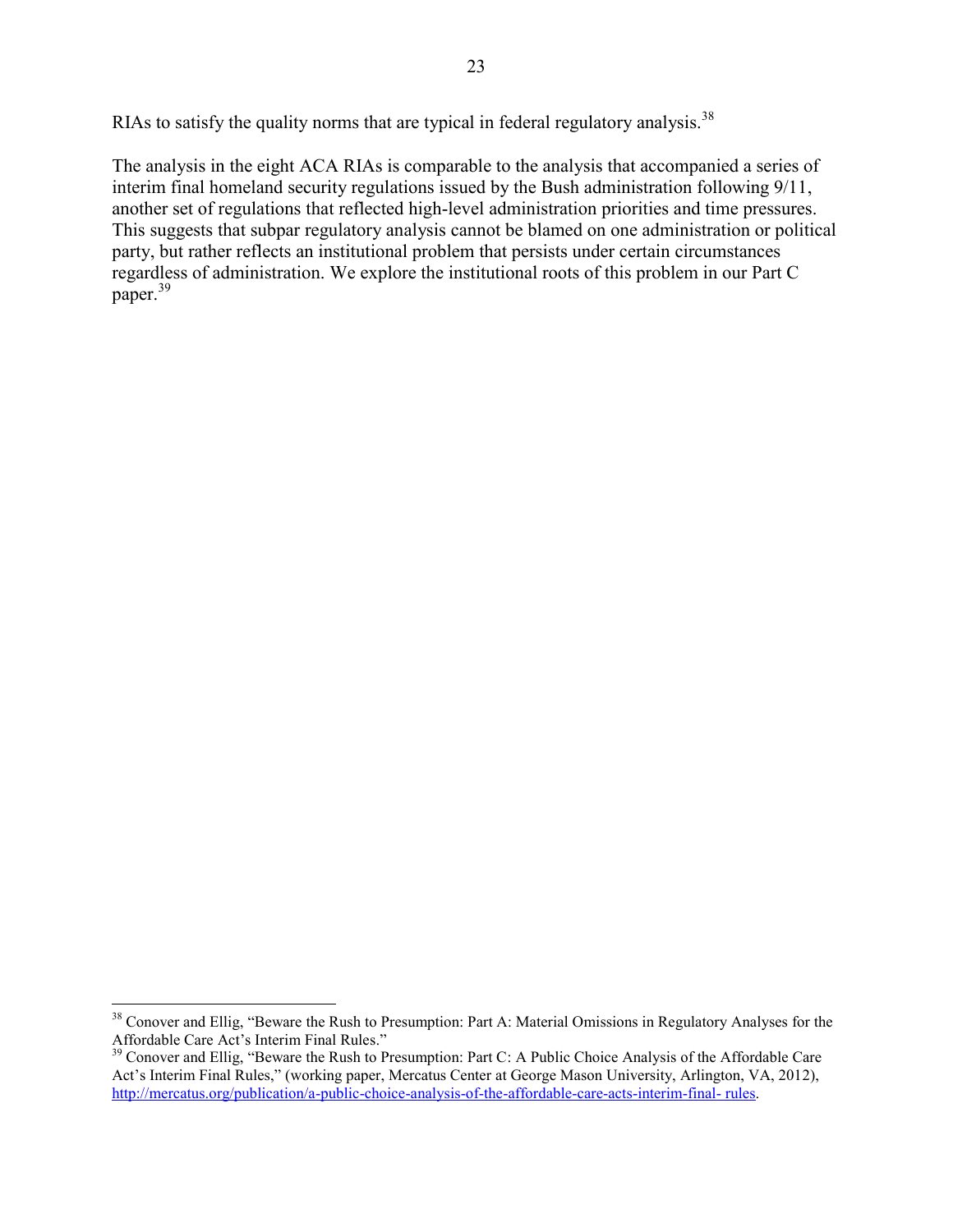## **Appendix 1: Major Factors Considered under Each Criterion in the Mercatus Regulatory Report Card**

Note: Regardless of how they are worded, all questions involve qualitative analysis of how well the RIA addresses the issue, rather than "yes/no" answers.

# **Openness**

1. How easily were the RIA, the proposed rule, and any supplementary materials found online?

How easily can the proposed rule and RIA be found on the agency's website? How easily can the proposed rule and RIA be found on regulations.gov? Can the proposed rule and RIA be found without contacting the agency for assistance?

2. How verifiable are the data used in the analysis?

Is there evidence that the RIA used data?

Does the RIA provide sufficient information for the reader to verify the data?

How much of the data are sourced?

Does the RIA provide direct access to the data via links, URLs, or provision of data in appendices?

If data are confidential, how well does the RIA assure the reader that the data are valid?

3. How verifiable are the models and assumptions used in the analysis?

Are models and assumptions stated clearly?

How well does the RIA justify any models or assumptions used? How easily can the reader verify the accuracy of models and assumptions? Does the RIA provide citations to sources that justify the models or assumptions? Does the RIA demonstrate that its models and assumptions are widely accepted by relevant experts?

How reliable are the sources? Are the sources peer-reviewed?

4. Was the Regulatory Impact Analysis comprehensible to an informed layperson?

How well can a non-specialist reader understand the results or conclusions? How well can a non-specialist reader understand how the RIA reached the results? How well can a specialist reader understand how the RIA reached the results? Is the RIA written in "plain English" (i.e., light on technical jargon and acronyms, well-organized, grammatically correct, direct language used)?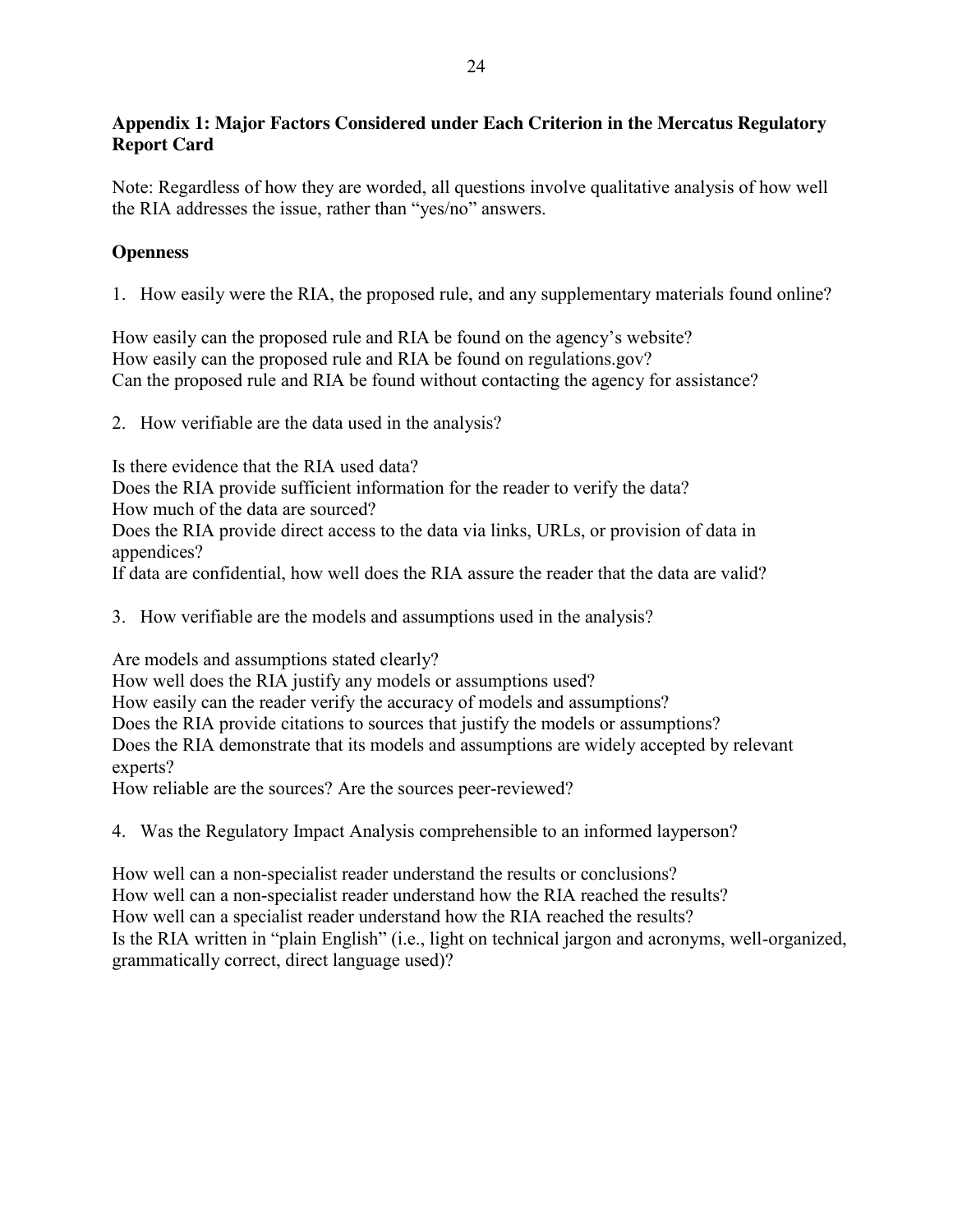## **Analysis**

5. How well does the analysis identify the desired outcomes and demonstrate that the regulation will achieve them?

How well does the RIA clearly identify ultimate outcomes that affect citizens' quality of life? How well does the RIA identify how these outcomes are to be measured?

Does the RIA provide a coherent and testable theory showing how the regulation will produce the desired outcomes?

Does the analysis present credible empirical support for the theory?

Does the analysis adequately assess uncertainty about the outcomes?

6. How well does the analysis identify and demonstrate the existence of a market failure or other systemic problem the regulation is supposed to solve?

Does the analysis identify a market failure or other systemic problem?

Does the analysis outline a coherent and testable theory that explains why the problem (associated with the outcome above) is systemic rather than anecdotal?

Does the analysis present credible empirical support for the theory?

Does the analysis adequately assess uncertainty about the existence and size of the problem?

7. How well does the analysis assess the effectiveness of alternative approaches?

Does the analysis enumerate other alternatives to address the problem?

Is the range of alternatives considered narrow or broad?

Does the analysis evaluate how alternative approaches would affect the amount of the outcome achieved?

Does the analysis adequately address the baseline—what the state of the world is likely to be in the absence of further federal action?

8. How well does the analysis assess costs and benefits?

Does the analysis identify and quantify the incremental costs of all alternatives considered? Does the analysis identify all expenditures likely to arise as a result of the regulation? Does the analysis identify how the regulation would likely affect the prices of goods and services? Does the analysis examine costs that stem from changes in human behavior as consumers and

producers respond to the regulation?

Does the analysis adequately address uncertainty about costs?

Does the analysis identify the approach that maximizes net benefits?

Does the analysis identify the cost-effectiveness of each alternative considered?

Does the analysis identify all parties who would bear costs and assess the incidence of costs? Does the analysis identify all parties who would receive benefits and assess the incidence of benefits?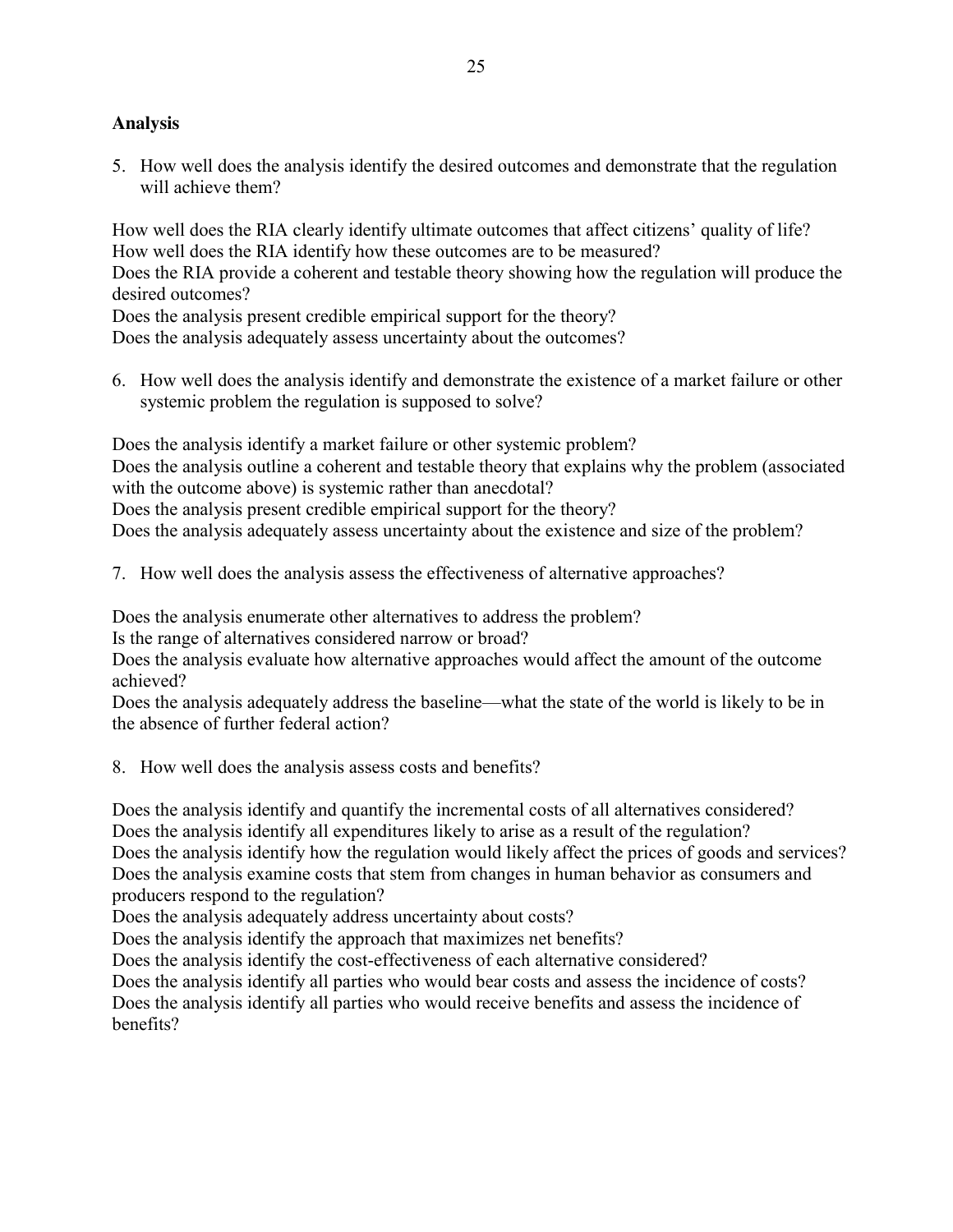**Use**

9. Does the proposed rule or the RIA present evidence that the agency used the Regulatory Impact Analysis?

Does the proposed rule or the RIA assert that the RIA's results affected any decisions? How many aspects of the proposed rule did the RIA affect? How significant are the decisions the RIA affected?

10. Did the agency maximize net benefits or explain why it chose another option?

Did the RIA calculate net benefits of one or more options so that they could be compared? Did the RIA calculate net benefits of all options considered?

Did the agency either choose the option that maximized net benefits or explain why it chose another option?

How broad a range of alternatives did the agency consider?

11. Does the proposed rule establish measures and goals that can be used to track the regulation's results in the future?

Does the RIA contain analysis or results that could be used to establish goals and measures to assess the results of the regulation in the future?

In the RIA or the proposed rule, does the agency commit to performing some type of retrospective analysis of the regulation's effects?

Does the agency explicitly articulate goals for major outcomes the rule is supposed to affect? Does the agency establish measures for major outcomes the rule is supposed to affect? Does the agency set targets for measures of major outcomes the rule is supposed to affect?

12. Did the agency indicate what data it will use to assess the regulation's performance in the future and establish provisions for doing so?

Does the RIA or proposed rule demonstrate that the agency has access to data that could be used to assess some aspects of the regulation's performance in the future?

Would comparing actual outcomes to outcomes predicted in the RIA generate a reasonably complete understanding of the regulation's effects?

Does the agency suggest it will evaluate future effects of the regulation using data it has access to or commits to gathering?

Does the agency explicitly enumerate data it will use to evaluate major outcomes the regulation is supposed to accomplish in the future?

Does the RIA demonstrate that the agency understands how to control for other factors that may affect outcomes in the future?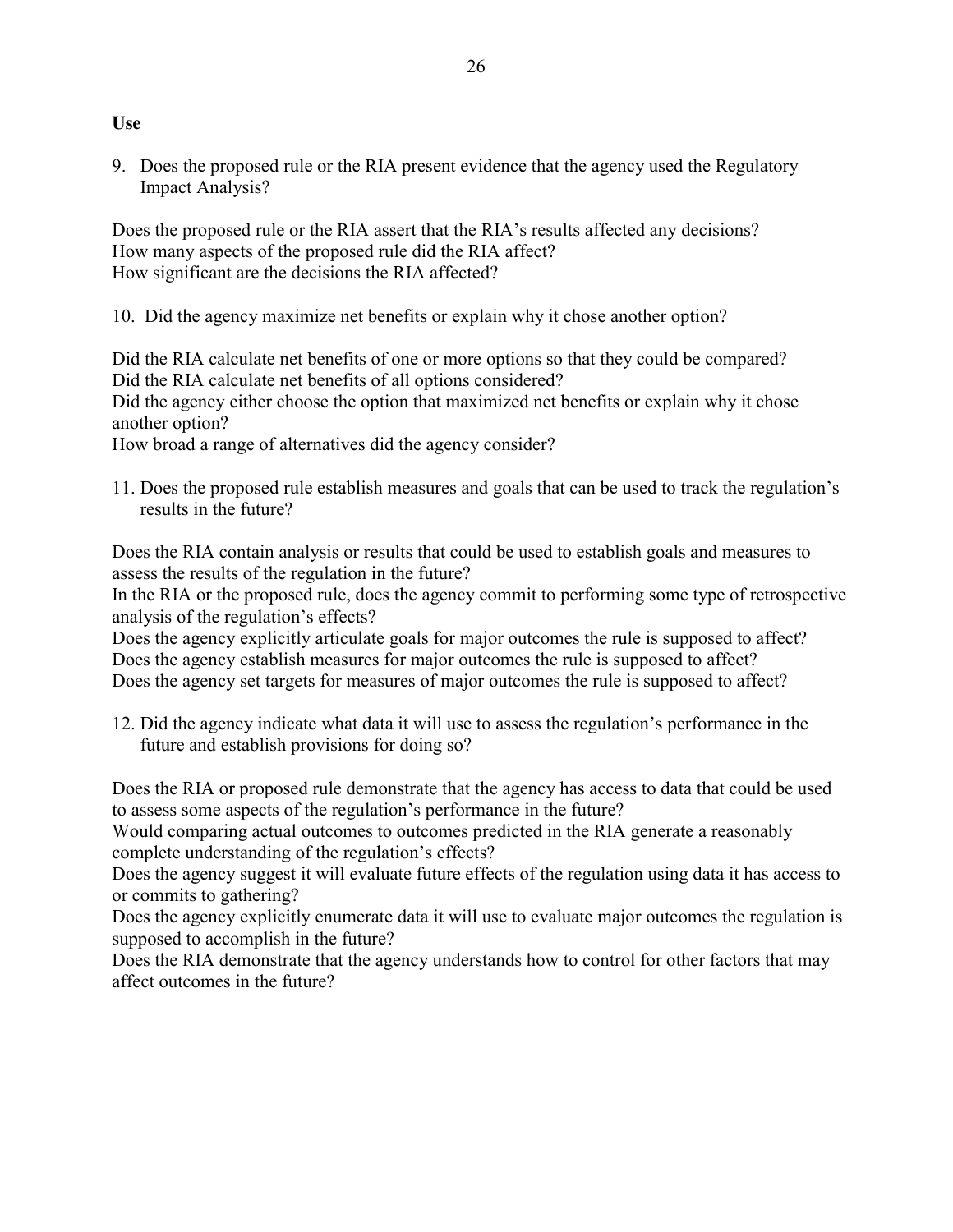**Appendix 2: Crosswalk of 2010 OMB Regulatory Impact Analysis Checklist with Mercatus Regulatory Report Card Evaluation Criteria**

| <b>OMB</b> Checklist                              | <b>Mercatus Evaluation Criteria</b>                                                            |
|---------------------------------------------------|------------------------------------------------------------------------------------------------|
| Does the RIA include a reasonably detailed        | Criterion 6: How well does the analysis                                                        |
| description of the need for the regulatory        | demonstrate the existence of a market failure or                                               |
| action?                                           | other systemic problem the regulation is                                                       |
|                                                   | supposed to solve?                                                                             |
| Does the RIA include an explanation of how the    | Criterion 5: How well does the analysis identify                                               |
| regulatory action will meet that need?            | the desired outcomes and demonstrate that the                                                  |
|                                                   | regulation will achieve them?                                                                  |
| Does the RIA use an appropriate baseline (i.e.,   | Criterion 7, Question D: Does the analysis                                                     |
| best assessment of how the world would look in    | adequately assess the baseline—what the state                                                  |
| the absence of the proposed action)?              | of the world is likely to be in the absence of                                                 |
|                                                   | further federal action?                                                                        |
| Is the information in the RIA based on the best   | Criterion 2: How verifiable are the data used in                                               |
| reasonably obtainable, scientific, technical, and | the analysis?                                                                                  |
| economic information and is it presented in an    |                                                                                                |
| accurate, clear, complete, and unbiased manner?   | Criterion 3: How verifiable are the models or                                                  |
|                                                   | assumptions used in the analysis?                                                              |
|                                                   | Criterion 4: Was the analysis comprehensible to<br>an informed layperson?                      |
|                                                   |                                                                                                |
|                                                   | Criterion 3 includes an assessment of whether<br>the models and assumptions are based on peer- |
|                                                   | reviewed or otherwise reliable publications.                                                   |
|                                                   | However, the Mercatus evaluation does not                                                      |
|                                                   | assess the quality of the underlying science.                                                  |
| Are the data, sources, and methods used in the    | Criterion 1 takes the first step by assessing how                                              |
| RIA provided to the public on the Internet so     | easily the RIA itself can be found on the                                                      |
| that a qualified person can reproduce the         | Internet.                                                                                      |
| analysis?                                         |                                                                                                |
|                                                   | Criteria 3 and 4 include an assessment of how                                                  |
|                                                   | easily the reader could find the underlying data,                                              |
|                                                   | sources, and methods from information or links                                                 |
|                                                   | provided in the RIA or the Federal Register.                                                   |
| To the extent feasible, does the RIA quantify     | Criterion 5, Question 2: How well does the                                                     |
| and monetize the anticipated benefits from the    | analysis identify how the outcomes are to be                                                   |
| regulatory action?                                | measured?                                                                                      |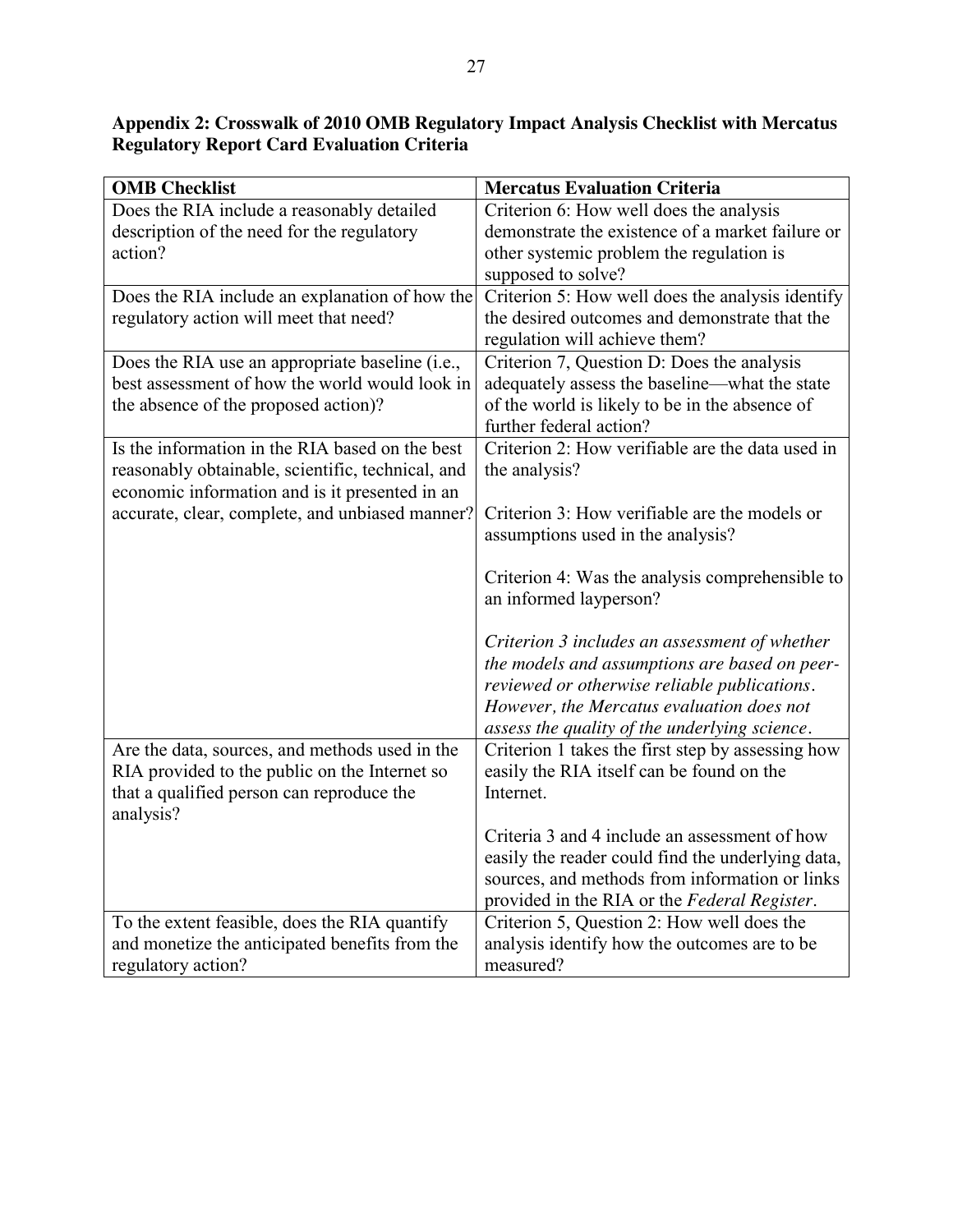| To the extent feasible, does the RIA quantify     | Multiple questions under Criterion 8 (Benefits   |
|---------------------------------------------------|--------------------------------------------------|
| and monetize the anticipated costs?               | and Costs) assess how well the analysis          |
|                                                   | identifies, quantifies, and monetizes costs.     |
| Does the RIA explain and support a reasoned       | Criterion 8, Question F: Does the analysis       |
| determination that the benefits of the intended   | identify the approach that maximizes net         |
| regulation justify its costs (recognizing that    | benefits?                                        |
| some benefits and costs are difficult to          |                                                  |
| quantify)?                                        | Criterion 8, Question G: Does the analysis       |
|                                                   | identify the cost-effectiveness of each          |
|                                                   | alternative considered?                          |
| Does the RIA assess the potentially effective     | Criterion 7: How well does the analysis assess   |
| and reasonably feasible alternatives?             | the effectiveness of alternative approaches?     |
| Does the preferred option have the highest net    | Criterion 10: Did the agency maximize net        |
| benefits (including potential economic, public    | benefits or explain why it chose another option? |
| health and safety, and other advantages;          |                                                  |
| distributive impacts; and equity), unless a       |                                                  |
| statute requires a different approach?            |                                                  |
| Does the RIA include an explanation of why the    | Criterion 9: Does the proposed rule or RIA       |
| planned regulatory action is preferable to the    | present evidence that the agency used the        |
| identified potential alternatives?                | <b>Regulatory Impact Analysis?</b>               |
|                                                   |                                                  |
|                                                   | Criterion 10: Did the agency maximize net        |
|                                                   | benefits or explain why it chose another option? |
| Does the RIA use appropriate discount rates for   | Criterion 5, Question 2: How well does the       |
| the benefits and costs that are expected to occur | analysis identify how the outcomes are to be     |
| in the future?                                    | measured? Also, several questions about          |
|                                                   | measurement and comparison of benefits and       |
|                                                   | costs are measured under Criterion 8 (Benefits   |
|                                                   | and Costs).                                      |
| Does the RIA include, if and where relevant, an   | Criterion 5, Question E: Does the analysis       |
| appropriate uncertainty analysis?                 | adequately assess uncertainty about the          |
|                                                   | outcomes?                                        |
|                                                   |                                                  |
|                                                   | Criterion 6, Question D: Does the analysis       |
|                                                   | adequately assess uncertainty about the          |
|                                                   | existence and size of the problem?               |
|                                                   |                                                  |
|                                                   | Criterion 8, Question E: Does the analysis       |
|                                                   | adequately address uncertainty about costs?      |